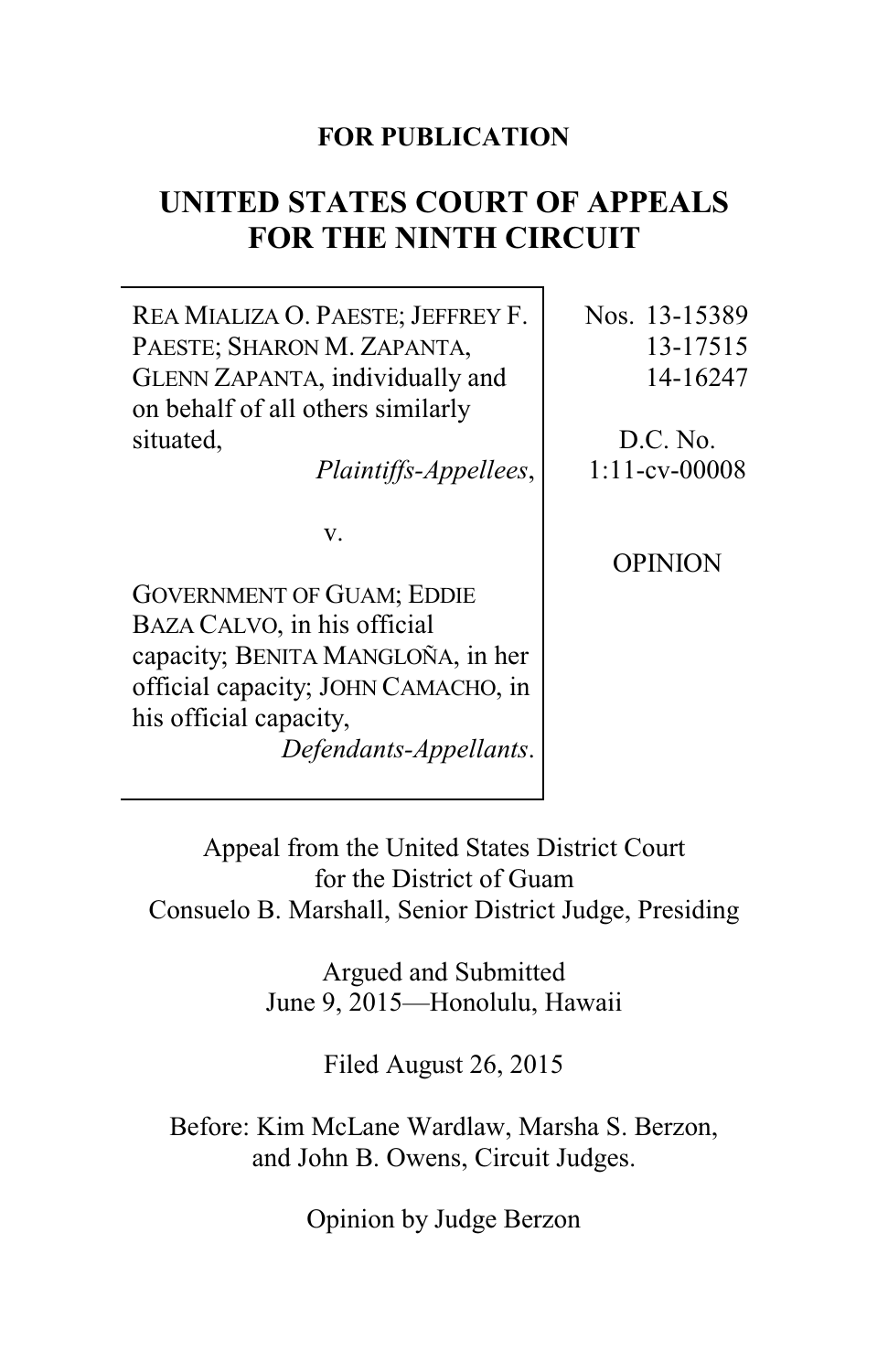# **SUMMARY\***

# **Civil Rights**

The panel affirmed the district court's summary judgment and permanent injunction in a class-action brought by Guam taxpayers against Guam and several of its officers in their official capacities alleging (1) that defendants violated the tax provisions of the Organic Act of Guam, 48 U.S.C. § 1421i, by failing timely to refund income tax overpayments, and (2) in a claim brought pursuant to 42 U.S.C. § 1983, that Guam's expedited tax refund program violated plaintiffs' equal protection rights.

On appeal, Guam challenged the taxpayers' equal protection claim as not cognizable under 42 U.S.C. § 1983, arguing that no defendant was a "person" within the meaning of § 1983 and that the challenged actions were not taken under "color of territorial law." Guam asserted that it could raise the definition of "person" for the first time on appeal because it implicated subject matter jurisdiction. The panel held that the question of whether a party is a person under § 1983 is not a jurisdictional question but rather a statutory one and therefore Guam's § 1983 arguments did not implicate subject matter jurisdiction. The panel, however, exercised its discretion to consider the arguments.

Determining that it was bound by *Guam Society of Obstetricians & Gynecologists v. Ada* , 962 F.2d 1366, 1371 (9th Cir. 1992), the panel held that the official-capacity

**<sup>\*</sup>** This summary constitutes no part of the opinion of the court. It has been prepared by court staff for the convenience of the reader.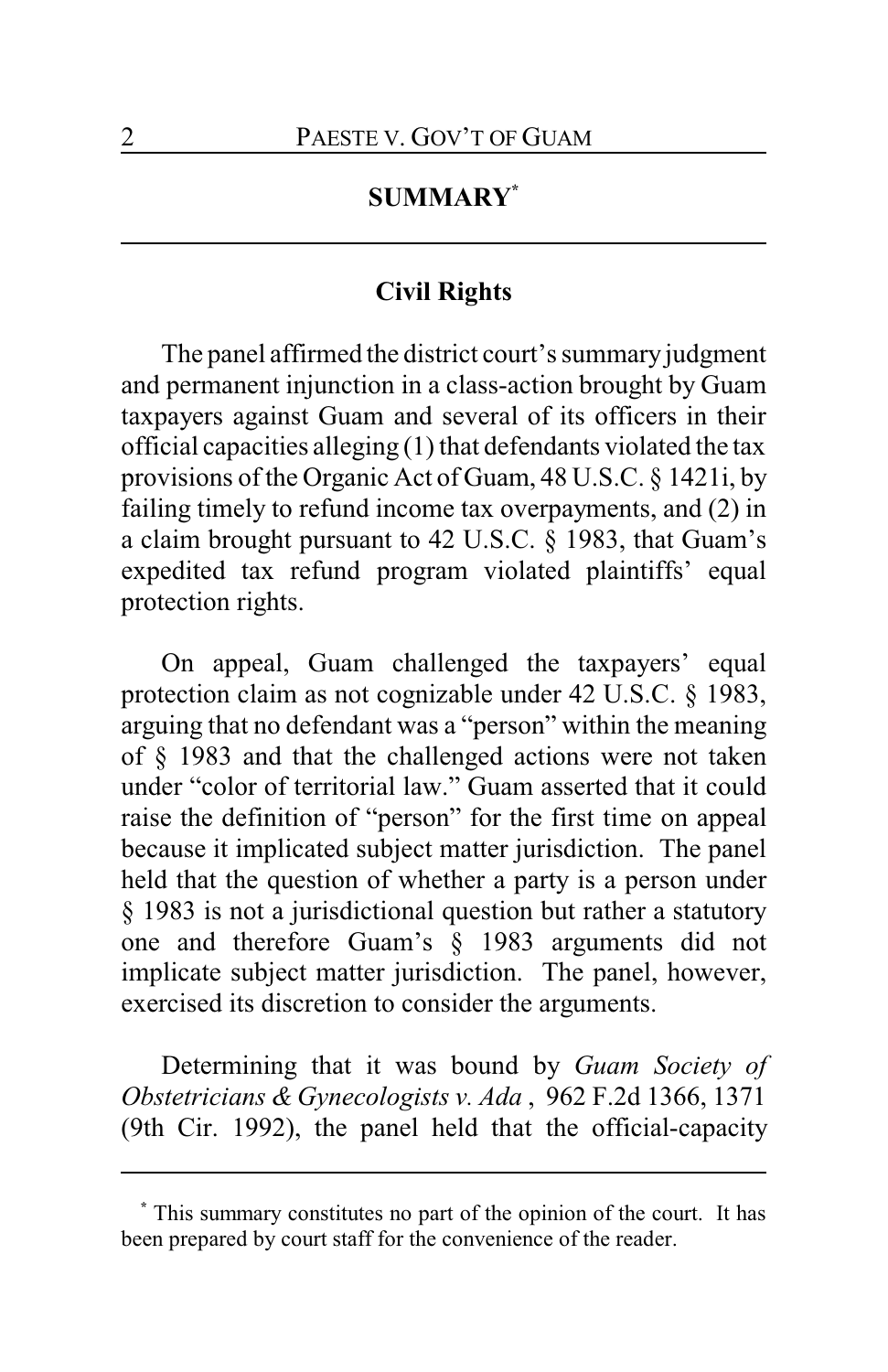defendants were "persons" within the meaning of § 1983 for purposes of prospective relief. Addressing the merits, the panel held that the district court did not abuse its discretion in issuing a permanent injunction that required Guam to pay refunds within six months once it determined that the requests were valid and not subject to investigation or audit. The panel held that the six-month provision was well-supported and within the court's broad discretion in fashioning relief. The panel noted that Guam raised no substantive challenge to the district court's holding that Guam violated equal protection, nor to its holding that Guam violated the Organic Act.

### **COUNSEL**

William N. Hebert (argued), Kathleen V. Fisher, and Genevieve P. Rapadas, Calvo Fisher & Jacob LLP, San Francisco, California for Defendants-Appellants.

David Stein (argued), Daniel C. Girard, and Amanda M. Steiner, Girard Gibbs LLP, San Francisco,California; Ignacio Cruz Aguigui, Lujan Aguigui & Wolff LLP, Hagåtña, Guam, for Plaintiffs-Appellees.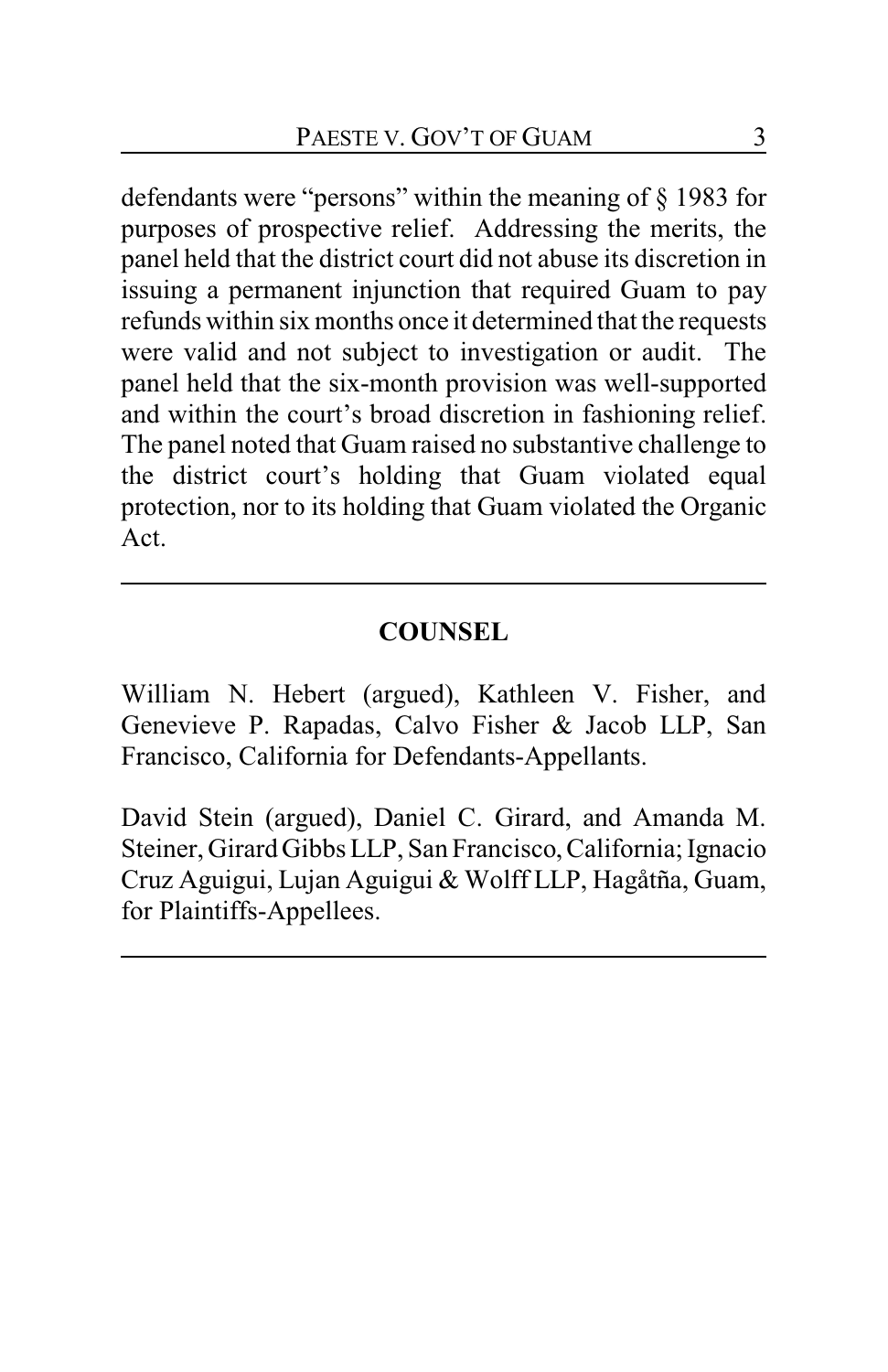#### **OPINION**

BERZON, Circuit Judge:

Like many state, local, and territorial jurisdictions, Guam has struggled for years with chronic budget deficits. Guam settled on a unique solution to its financial problems: It refused to refund over-withheld income taxes, using the money to fund government spending. Confronted with meritorious and uncontested claims for tax refunds, Guam did not issue the refunds, often for several years at a time.

Apparently recognizing that some Guam taxpayers desperately needed their excess tax payments — to which the Guam government has no legal claim — Guam established an "expedited refund" process. Purportedly, taxpayers facing, for example, medical or funeral expenses, would move to the front of the line and be granted refunds without waiting for Guam to make good on the huge backlog of claims. In practice, the expedited refund process was effectively standardless, and it devolved into arbitrariness and favoritism.

A group of Guam taxpayers brought this class-action suit against Guam and several of its officers in their official capacities. The taxpayers alleged that Guam violated the tax provisions of the Organic Act of Guam, 48 U.S.C. § 1421i, by failing timely to refund overpayments, and, via a claim brought under 42 U.S.C. § 1983, the taxpayers also challenged the arbitrary expedited refund program as a violation of equal protection.

The district court granted summary judgment to the taxpayers on both claims, entered a permanent injunction both ending the expedited refund program and requiring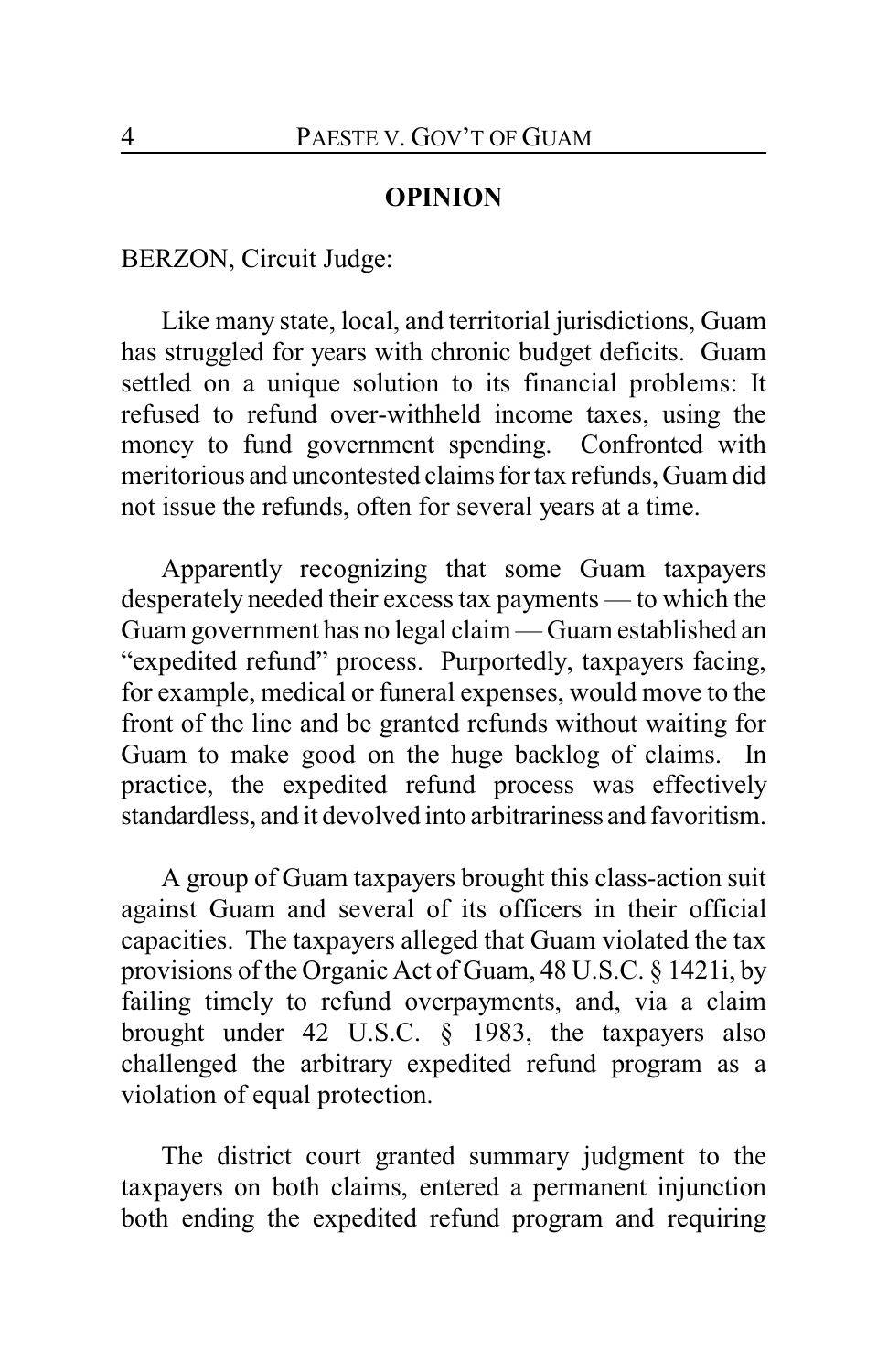Guam to pay approved refunds in a timely manner, and awarded substantial attorney's fees and costs. Guam challenges the district court's orders on a number of grounds. We affirm.

#### I.

Taxpayers Rea Mializa Paeste, Jeffrey Paeste, Sharon Zapanta, and Glenn Zapanta, on behalf of a class of Guam taxpayers (collectively, "the Taxpayers"), brought this suit against Guam, along with the Governor, the Director of the Department of Revenue and Taxation, and the Director of the Department of Administration of Guam in their official capacities (collectively, "Guam"), challenging systematic delay and unfairness in Guam's handling of income tax refunds. The Taxpayers asserted one claim, against all the defendants, under the Organic Act of Guam, 48 U.S.C. § 1421i;<sup>1</sup> and another, against all but Guam itself, under 42 U.S.C. § 1983, alleging a violation of the Equal Protection Clause of the Fourteenth Amendment, extended to Guam by 48 U.S.C. § 1421b(u).**<sup>2</sup>**

**2** 48 U.S.C. § 1421b(u) provides: "The following provisions of and amendments to the Constitution of the United States are hereby extended to Guam to the extent that they have not been previously extended to that territory and shall have the same force and effect there as in the United States or in any State of the United States: . . . the second sentence of section 1 of the fourteenth amendment," which includes the equal protection clause. *See also* 48 U.S.C. § 1421b(n) ("No discrimination shall be made in Guam against any person on account of race, language, or religion, nor shall the equal protection of the laws be denied.");

<sup>&</sup>lt;sup>1</sup> "Congress organized Guam as an unincorporated possession of the United States through the 1950 Organic Act of Guam" and "provided an income tax scheme for Guam in 48 U.S.C. § 1421i." *Gumataotao v. Dir. of Dep't of Revenue & Taxation*, 236 F.3d 1077, 1079 (9th Cir. 2001).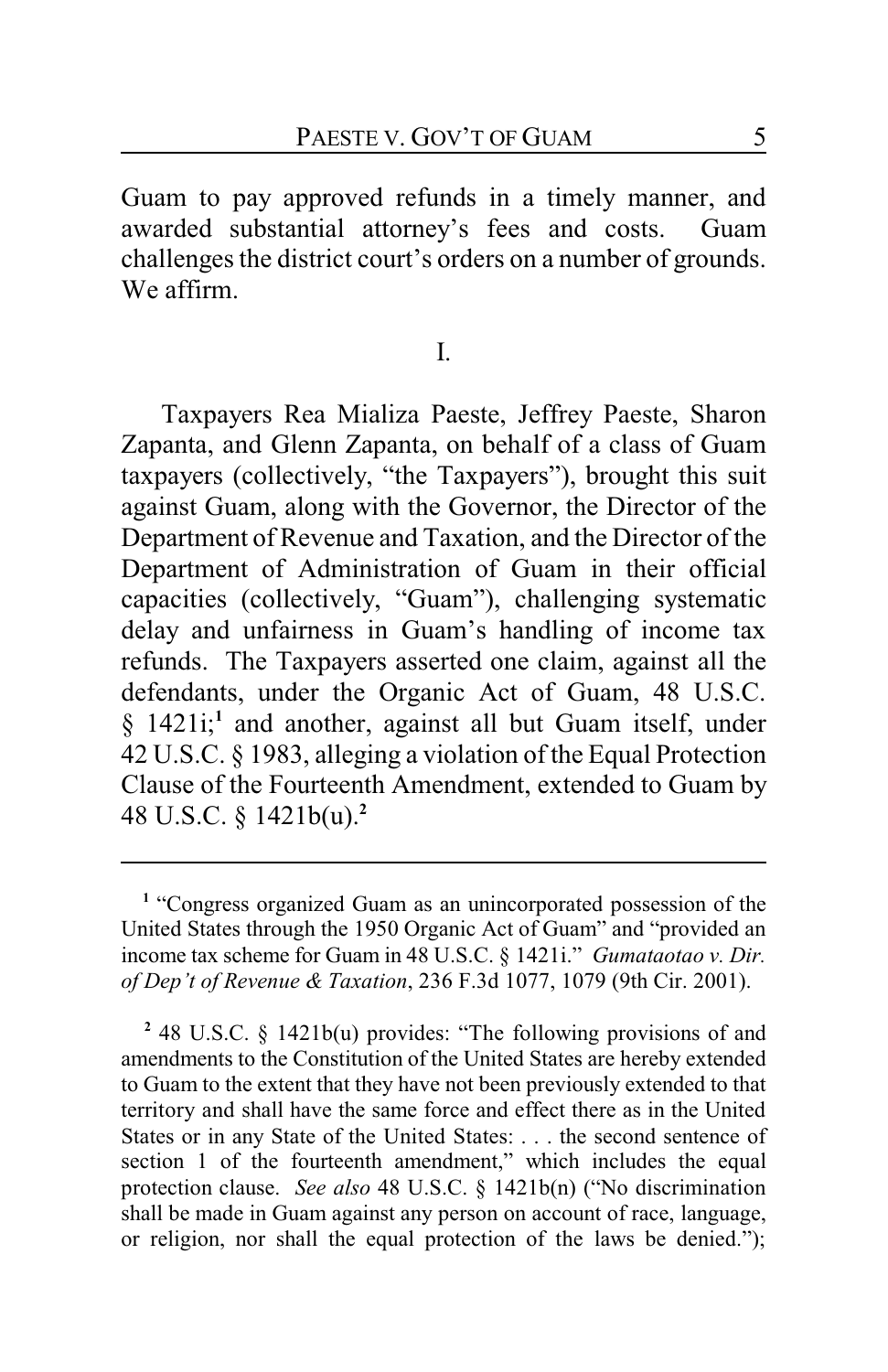The district court granted a motion for class certification.**<sup>3</sup>** After discovery, the court granted the Taxpayers' motion for summary judgment as to both claims. It issued findings of fact and conclusions of law in support of its grant of summary judgment.

The district court's findings of fact, which Guam does not challenge on appeal, paint a troubling picture of Guam's taxrefund practices. Guam has, "[s]ince the early 1990s, . . .

*Attorney Gen. of Territory of Guam ex rel. All U.S. Citizens Residing in Guam Qualified to Vote Pursuant to Organic Act v. United States*, 738 F.2d 1017, 1018 (9thCir. 1984). Because the Taxpayers relied on this statutory equal protection guarantee, we express no view as to the direct applicability of constitutional equal protection. *Cf. Examining Bd. of Eng'rs, Architects &Surveyors v. Flores de Otero*, 426 U.S. 572, 599–601 (1976) (holding that a Puerto Rico statute violated equal protection); *Wabol v. Villacrusis*, 958 F.2d 1450, 1460 n.19 (9thCir. 1990) (indicating that "not every right subsumed within the [equal protection] clause can ride the fundamental coattails of [equal protection] into the territories"). We do note, however, that the so-called "Insular Cases," which established a less-than-complete application of the Constitution in some U.S. territories, has been the subject of extensive judicial, academic, and popular criticism. *See, e.g.*, Juan Torruella, The Insular Cases: The Establishment of a Regime of Political Apartheid, 77 Rev. Jur. U.P.R. 1 (2008); *Last Week Tonight with John Oliver*: *U.S. Territories*, Youtube (Mar. 8, 2015), https://www.youtube.com/watch?v=CesHr99ezWE.

**3** The class certified was defined, in relevant part, as:

All persons and entities who have filed or will file a claim for refund of an overpayment of the Guam Territorial Income Tax: (i) which the Government of Guam has processed or will process and deemed valid; (ii) who have met the procedural requirements outlined in 26 U.S.C. §§ 7422(a) and 6532(a); and (iii) who nonetheless have not received or will not receive their refund six months after filing the claim for refund.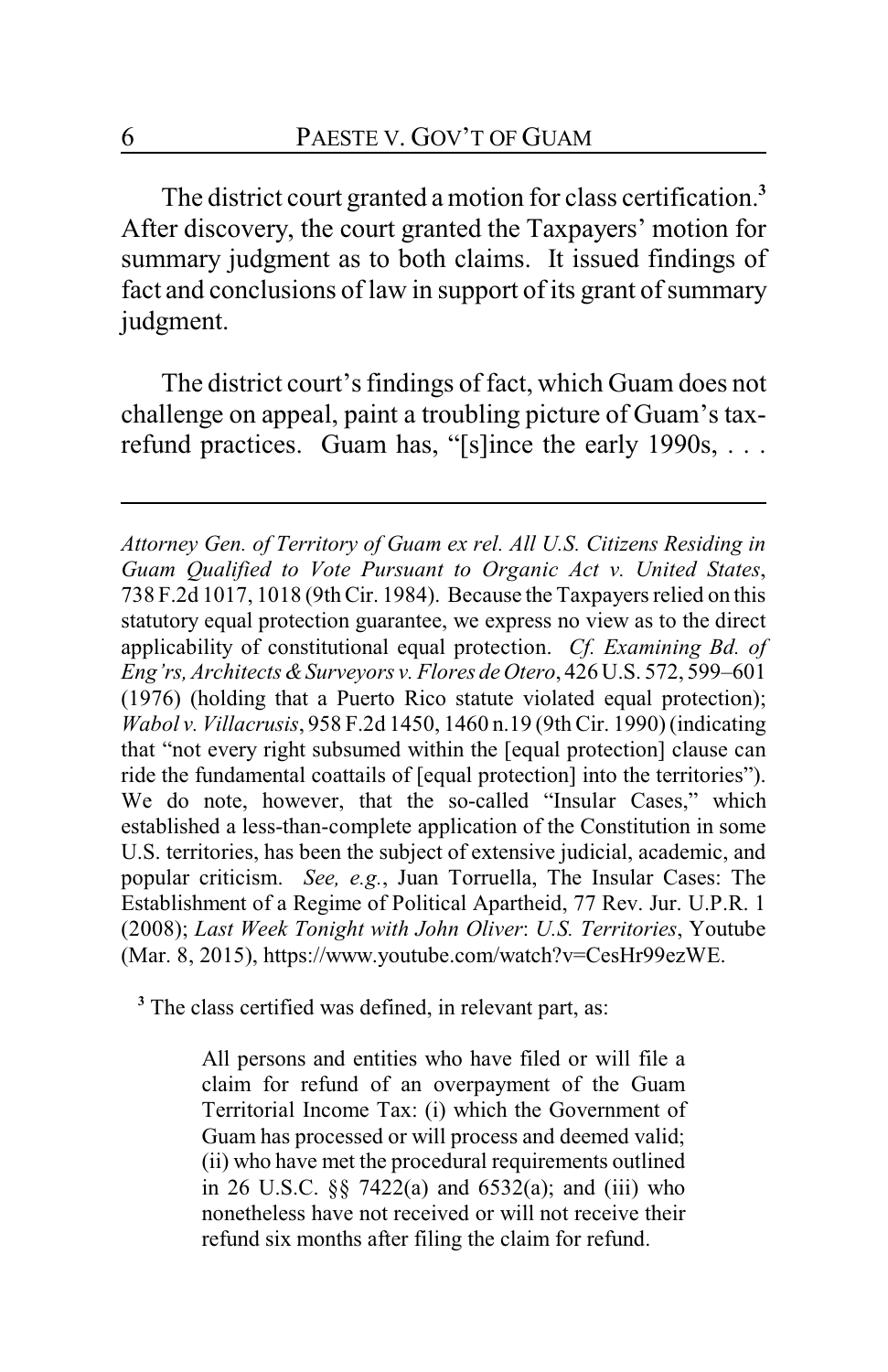financed chronic budget deficits by regularly delaying the payment of [Guam income tax] refunds to its taxpayers" such that "many . . . refunds [were] not paid in a timely manner" and "during [some] periods, no refunds were paid to any one." Guam failed timely to pay refunds even after Guam's Legislature enacted two separate statutes requiring that money be set aside for that purpose.

"Traditionally, the Government of Guam has paid [income tax] refunds in a first-in, first-out order, the same way the Internal Revenue Service ordinarily pays federal income tax refunds."**<sup>4</sup>** But, in light of the chronic delays, for years Guam paid some refunds on an "expedited" basis, out of the chronological order otherwise applicable. The expedited refund process was not governed by any "formal rule-making process or any regulations," — nor, it appears, any consistently followed set of standards. The result was starkly unequal treatment of refund requests.

The director of the Department of Revenue and Taxation ("DRT") testified, for example, that the reasons taxpayers offered for requesting expediting returns were ranked, from medical needs as the most serious to financial hardship as the least. In reality, however, "[w]hile taxpayers experiencing medical emergencies [were] often unable to obtain expedited refunds, other taxpayers with less urgent [financial] needs receive[d] their refunds on an expedited basis." Indeed, "the greatest number of refunds [was] paid to DRT's 'catch-all' category of 'financial' hardship" despite it purportedly being "the lowest priority."

**<sup>4</sup>** The IRS generally issues the vast majority of its refunds within twentyone days, including some 90% in 2012.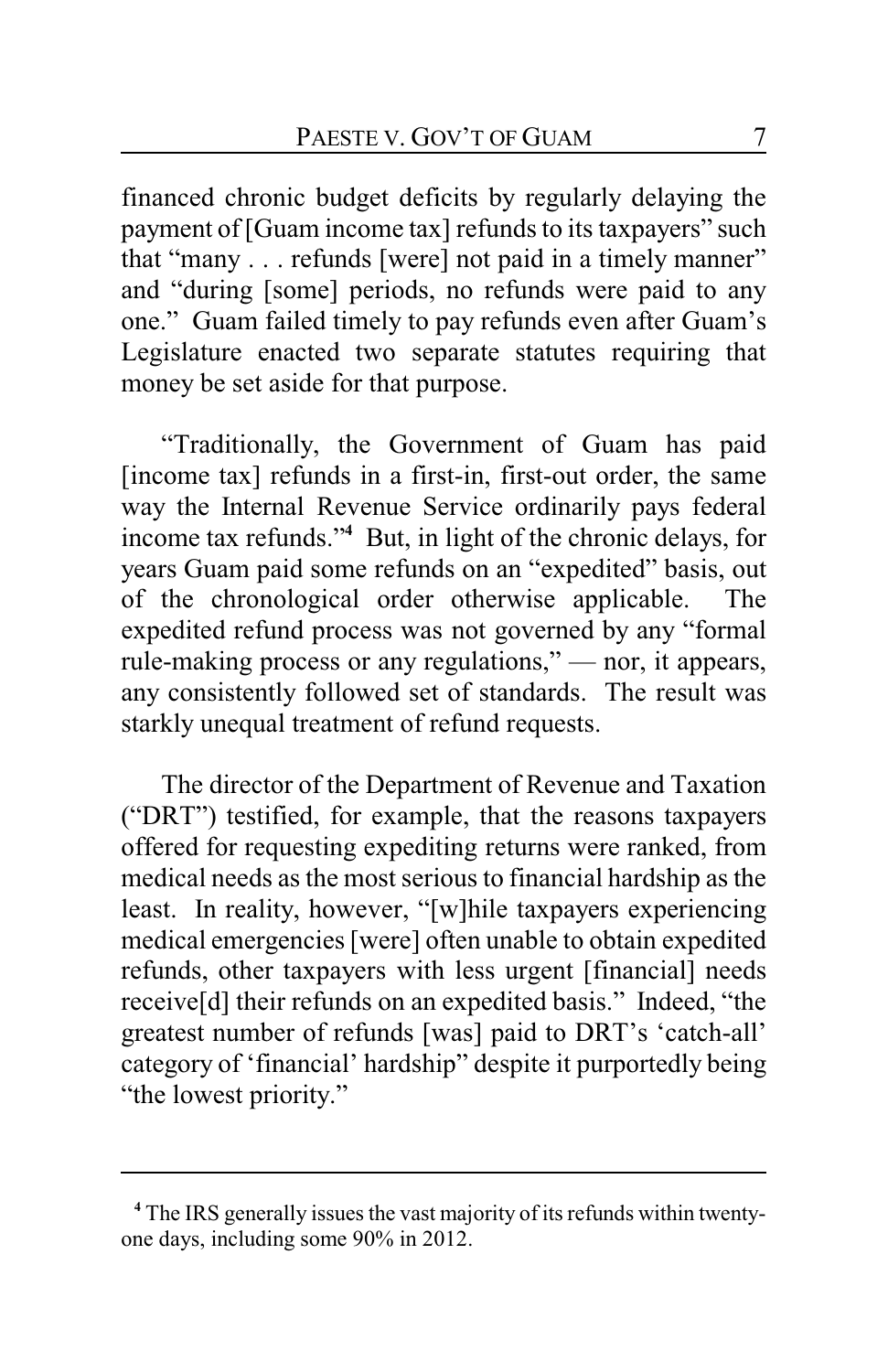The process was also opaque and tedious. Guam did not "formally approve or reject requests for expedited refunds," so some taxpayers stood in line at DRT's offices day after day to check on the status of their refund requests. In practice, to obtain an expedited refund, a taxpayer would often need to "persuade one of a series of public officials to include his or her name on a list," given to DRT, resulting in expedited refunds for those with the right political connections. DRT employees also successfully expedited their own refunds, and those of family and friends, often without filling out the purportedly required form, submitting supporting documentation, or visiting the DRT. Similarly, the named plaintiffs' refunds were expedited, even though they submitted no requests for expedited treatment, in an apparent attempt to render this case moot.

Based on these facts, the district court concluded that the Taxpayers were entitled to summary judgment on both claims. It also entered a permanent injunction prohibiting Guam from operating its expedited refund program. The injunction further provided that, as to any refund claim that contained no material errors and was not subject to an audit or other investigation, "the Government of Guam shall pay the corresponding refund no later than six months after the filing of the claim for refund or six months from the due date for filing the claim for refund, whichever is later . . . ."**<sup>5</sup>**

**<sup>5</sup>** Since the injunction was entered, Guam has apparently timely paid all refunds.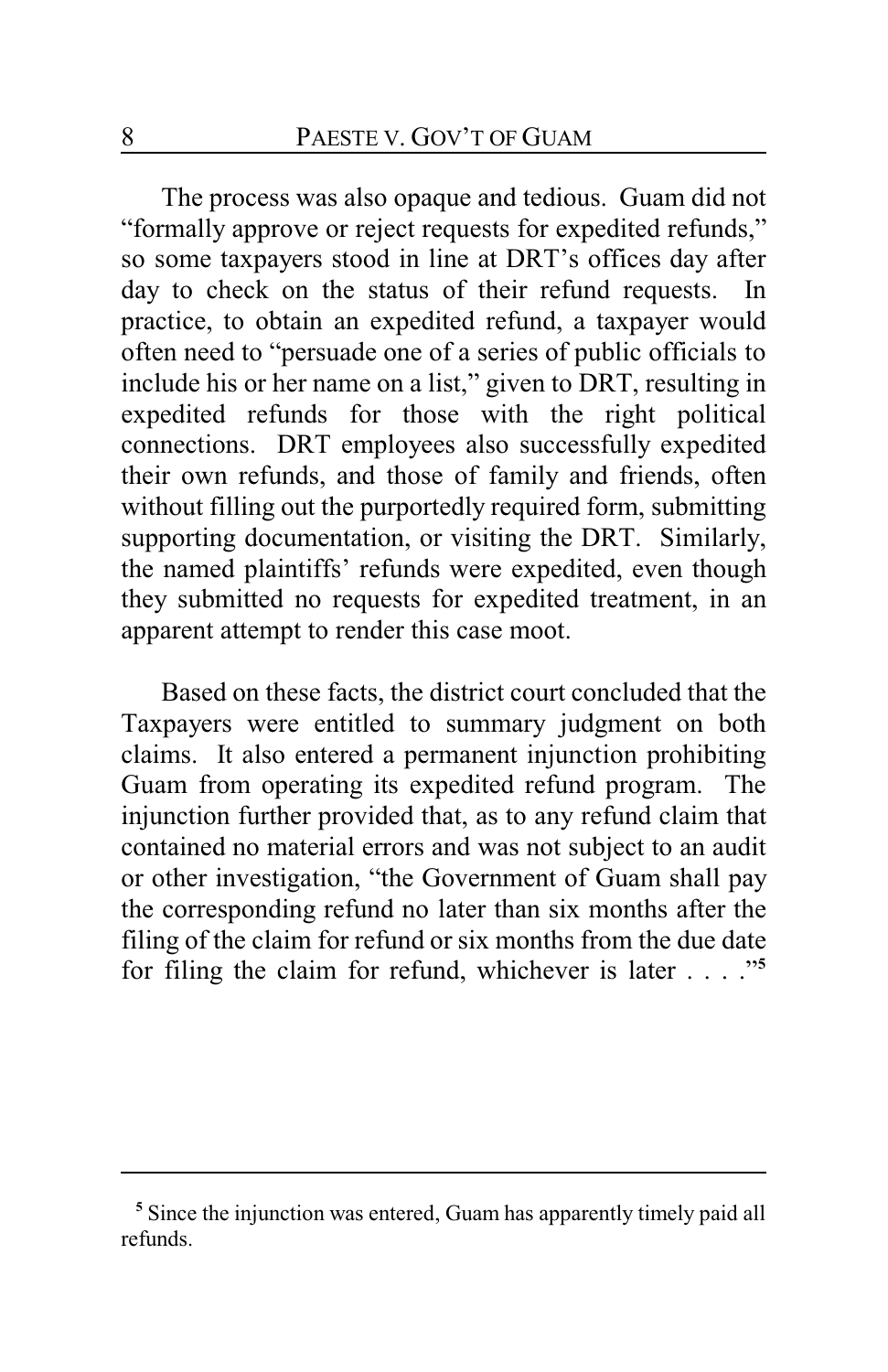Finally, the court awarded substantial attorney's fees and costs to the Taxpayers.**<sup>6</sup>**

These consolidated appeals followed.

# II.

Guam challenges the Taxpayers' equal protection claim as not cognizable under § 1983, which provides:

> Every *person* who, *under color of* any statute, ordinance, regulation, custom, or usage, of any State or *Territory* or the District of Columbia, subjects, or causes to be subjected, any citizen of the United States or other person within the jurisdiction thereof to the deprivation of any rights, privileges, or immunities secured by the Constitution and laws, shall be liable to the party injured in an action at law, suit in equity, or other proper proceeding for redress . . . .

42 U.S.C. § 1983 (emphases added). Guam contends that no defendant is a "person" within the meaning of § 1983, and that the challenged actions were not taken "under color of" territorial law. Guam is wrong.

**<sup>6</sup>** Guam's challenges to the award of attorney's fees and costs are addressed in a memorandum disposition filed concurrently with this opinion.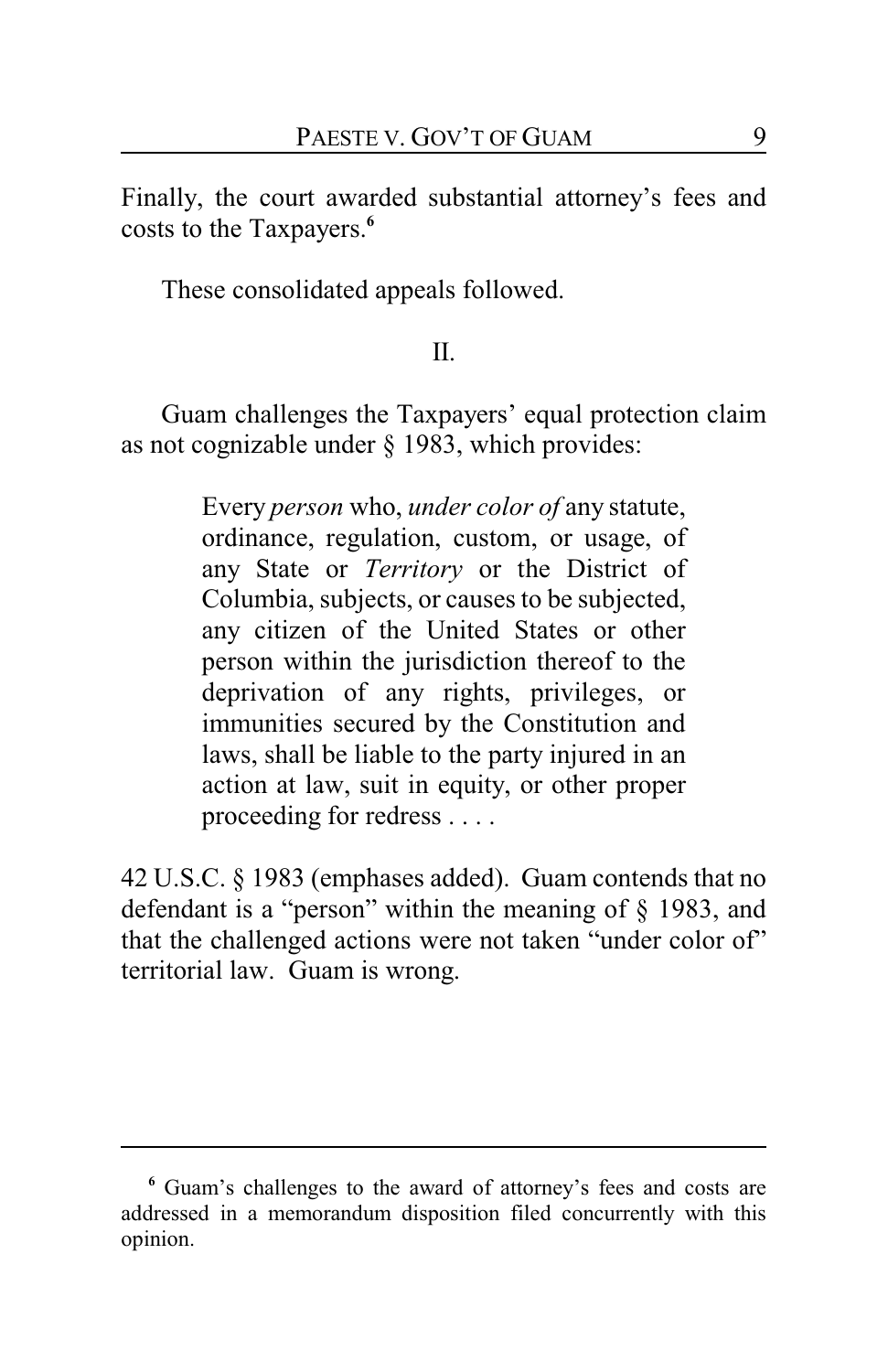#### A.

The Taxpayers contend that both of Guam's arguments regarding § 1983 are waived, as they were not raised before the district court until long after judgment was entered on the merits.**<sup>7</sup>** *See Dream Palace v. Cnty. of Maricopa*, 384 F.3d 990, 1005 (9th Cir. 2003). Guam responds that at least the definition of "person" may be raised for the first time on appeal as it implicates subject matter jurisdiction, and, in the alternative, that the court should exercise its discretion to reach the § 1983 arguments.

Three circuits have held that "whether [a party] is a 'person' under § 1983 is not a jurisdictional question" but rather "a statutory one." *Settles v. U.S. Parole Comm'n*, 429 F.3d 1098, 1105 (D.C. Cir. 2005); *accord Barker v. Goodrich*, 649 F.3d 428, 433 n.1 (6th Cir. 2011); *Bolden v. Se. Pa. Transp. Auth.*, 953 F.2d 807, 821 (3d Cir. 1991) (en banc). We agree and so hold.

Whether the defendant is a "person" within the meaning of the statute is "a necessary inquiry for the purposes of

**<sup>7</sup>** In opposing taxation of costs, Guam eventually did argue to the district court that the Taxpayers' claims were under color of federal law rather than territorial law. The territory now contends that raising this argument before the district court in the context of taxation of costs was sufficient to avoid waiver. We disagree. Guam filed three notices of appeal, consolidated by this court: one as to the court's summary judgment order and permanent injunction, another as to attorney's fees, and a third as to costs. The "under color" argument was made to the district court only *after* Guam filed its opening brief with this court as to the summary judgment and permanent injunction issues, which included its § 1983 arguments. An argument made after final judgment on the merits as to a derivative costs matter is not a timely presentation of a challenge to the § 1983 claim.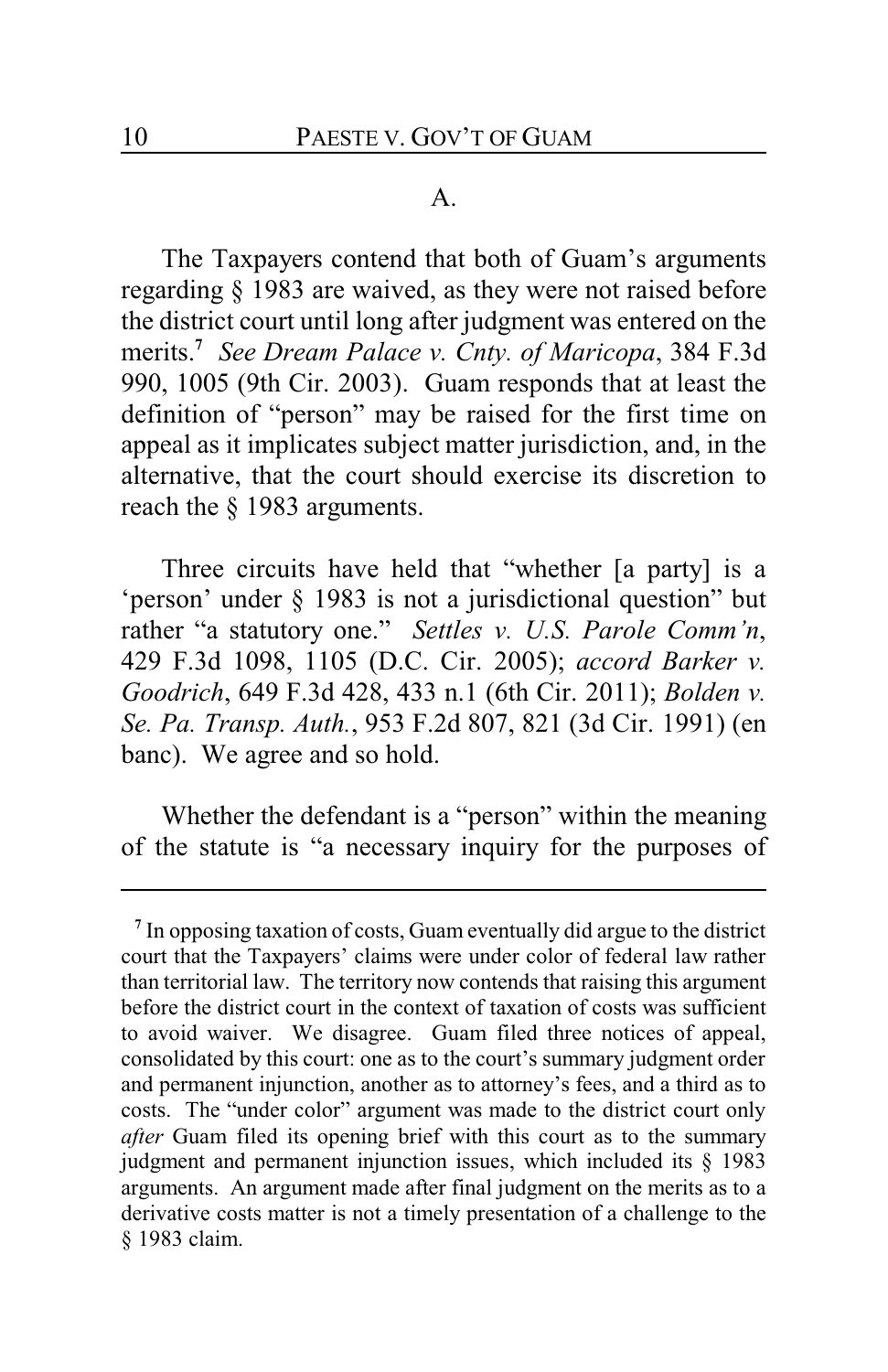establishing the essential elements of [a] § 1983 claim." *Pistor v. Garcia*, 791 F.3d 1104, 1114 (9th Cir. 2015). But, as a general matter, "the absence of a valid (as opposed to arguable) cause of action does not implicate subject-matter jurisdiction." *Steel Co. v. Citizens for a Better Env't*, 523 U.S. 83, 89 (1998); *see also Verizon Md., Inc. v. Pub. Serv. Comm'n of Md.*, 535 U.S. 635, 642–43 (2002) (same). Here, the Taxpayers' § 1983 claim, including their contention that the defendants are "persons" within the meaning of the statute, was not "made solely for the purpose of obtaining jurisdiction or . . . wholly insubstantial and frivolous." *Steel Co.*, 523 U.S. at 89 (internal quotation marks omitted). Indeed, that claim was not only arguable but, as the district court held, actually meritorious. Thus, Guam's statutory argument does not implicate subject matter jurisdiction. "Recharacterizing an issue of statutory interpretation as 'jurisdictional' is mere wordplay." *Settles*, 429 F.3d at 1105.

Nor, as Guam contends, is there a circuit split on this question. Both Seventh Circuit cases on which Guam relies as holding to the contrary grounded their jurisdictional holdings on Eleventh Amendment sovereign immunity. *See Sherman v. Cmty. Consol. Sch. Dist. 21*, 980 F.2d 437, 441 (7th Cir. 1992) (concluding that a suit against a state official was "an effort to obtain a judgment binding the State of Illinois as an entity" and therefore barred by the Eleventh Amendment); *Toledo, Peoria & W. R. Co. v. State of Ill., Dep't of Transp.*, 744 F.2d 1296, 1298-99 (7th Cir. 1984) (relying on state sovereign immunity in concluding that "[t]his section 1983 action against . . . a state agency[] fails for lack of federal court jurisdiction"). While the statutory definition of "person" is "[s]imilar to and often conflated with Eleventh Amendment immunity," the concepts are distinct. *Barker*, 649 F.3d at 433 n.1. There is no circuit split as to the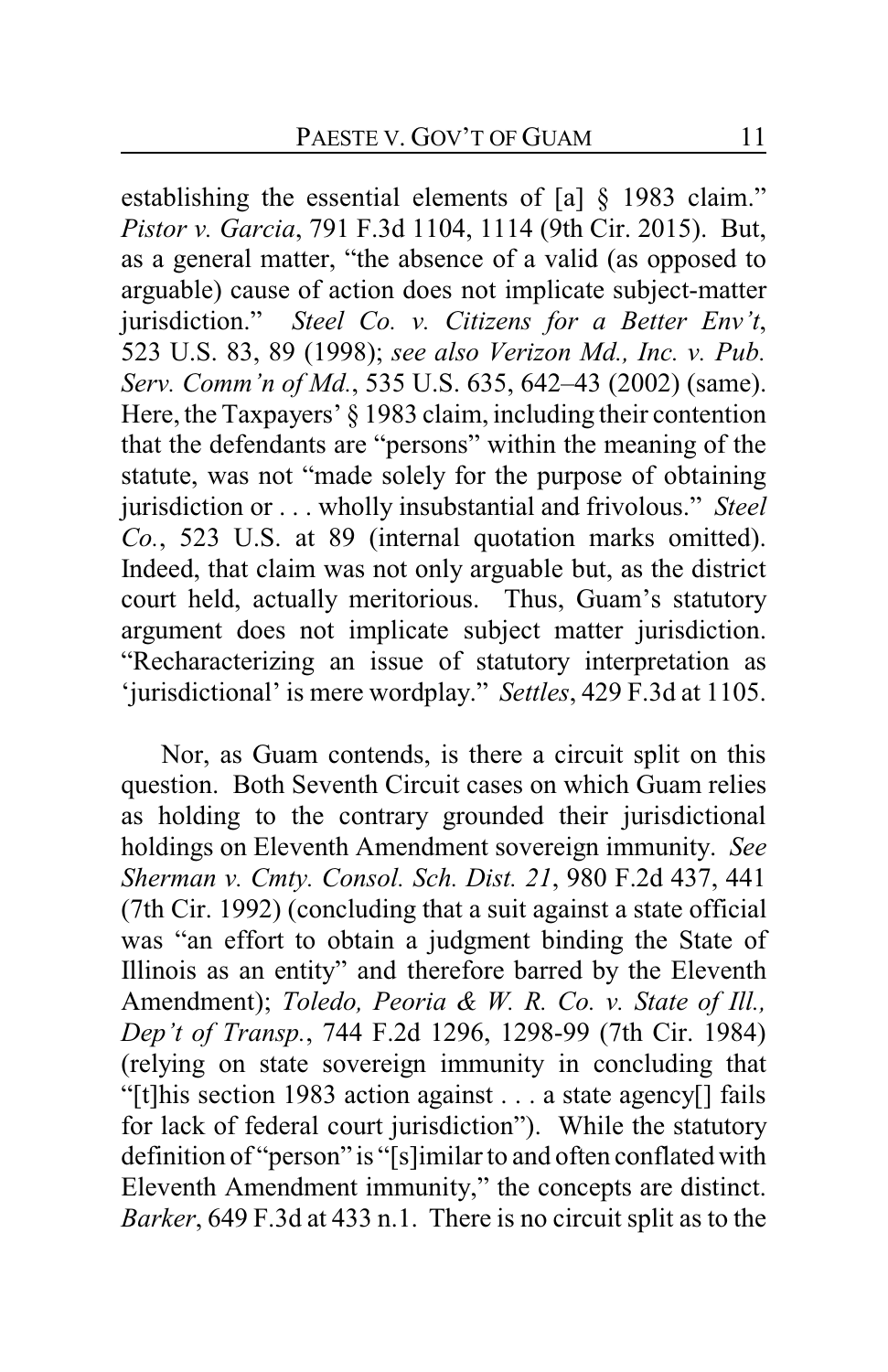non-jurisdictional nature of the statutory question "when stripped of its Eleventh Amendment component." *Bolden*, 953 F.2d at 821.

Guam does not contend that it is entitled to Eleventh Amendment immunity, but does assert *federal* sovereign immunity, arguing that it is entitled to immunity to the same extent accorded the federal government. This argument is also unavailing.

Even if Guam enjoys sovereign immunity, of whatever sort, from the Taxpayers' § 1983 claim, that claim was not brought against Guam itself, but only against its officers in their official capacities, and only for declaratory and injunctive relief.**<sup>8</sup>** Under the principle of *Ex parte Young*, 209 U.S. 123 (1908), "official-capacity actions for prospective relief are not treated as actions against" Guam itself. *Guam*

**<sup>8</sup>** We express no view as to Guam's entitlement to sovereign immunity from the § 1983 claim in this case. *Compare Marx v. Gov't of Guam*, 866 F.2d 294, 297–98 (9th Cir. 1989) (holding that Guam enjoys common-law sovereign immunity) *with Fleming v. Dep't of Pub. Safety,* 837 F.2d 401, 408 (9th Cir. 1988) (holding that the Commonwealth of the Northern Mariana Islands "lacks eleventh amendment immunity and . . . in the Covenant [establishing the Commonwealth] it waived any common law sovereign immunity from federal suit it might otherwise have possessed"), *abrogated on other grounds as recognized in DeNieva v. Reyes*, 966 F.2d 480, 483 (9th Cir. 1992); *see also Ngiraingas v. Sanchez*, 495 U.S. 182, 192 n.12 (1990) ("*Ngiraingas II*") (declining to address whether Guam was entitled to Eleventh Amendment immunity from a § 1983 suit); *id*. at 202–06 (Brennan, J., dissenting) (concluding that the Eleventh Amendment does not apply to Guam, and that whatever common-law immunity Guam enjoys grants it no immunity from suit under federal law in federal court); *see generally* Adam D. Chandler, Comment, *Puerto Rico's Eleventh Amendment Status Anxiety*, 120 Yale L.J. 2183 (2011) (surveying the caselaw regarding territorial sovereign immunity).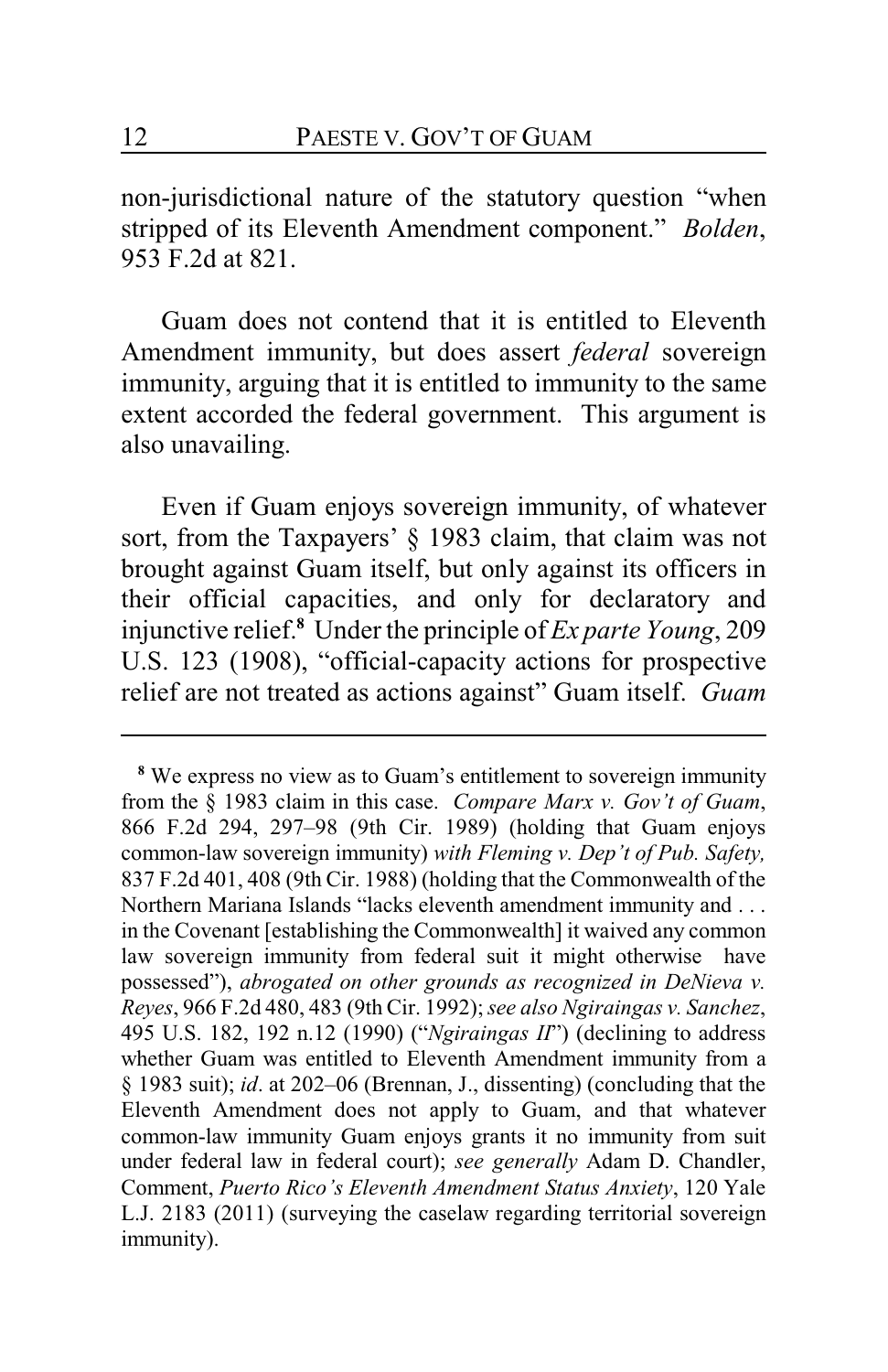*Soc. of Obstetricians &Gynecologists v. Ada*, 962 F.2d 1366, 1371 (9th Cir. 1992) (internal quotation marks omitted).

In sum, Guam's § 1983 arguments do not implicate subject-matter jurisdiction. Thus, our ordinary practice applies, under which we typically "decline to consider arguments raised for the first time on appeal." *Dream Palace*, 384 F.3d at 1005. "We have, however, laid out several narrow exceptions to the rule — among them, the case in which the issue is purely one of law, does not affect or rely upon the factual record developed by the parties, and will not prejudice the party against whom it is raised." *Id*. (internal quotation marks omitted). Under this exception, we exercise our discretion to consider Guam's § 1983 arguments.**<sup>9</sup>**

#### B.

*Guam Society of Obstetricians & Gynecologists v. Ada* held that a Guam officer sued in his official capacity *is* a "person" within the meaning of  $\S$  1983. 962 F.2d at 1370–71. Guam's arguments to the contrary are meritless.

Two years before we decided *Ada*, *Ngiraingas II* held that "neither the Territory of Guam nor its officers acting in their official capacities are 'persons' under § 1983." 495 U.S. at 192. Nearly all of the Supreme Court's analysis addressed whether Guam itself was a "person," concluding, based principally on § 1983 legislative history, that it was not. *See id*. at 187–92. But the plaintiffs in that case had also sued

**<sup>9</sup>** Because we find Guam's contentions meritless, the Taxpayers will suffer no prejudice as a result of Guam's failure to raise these matters before the district court.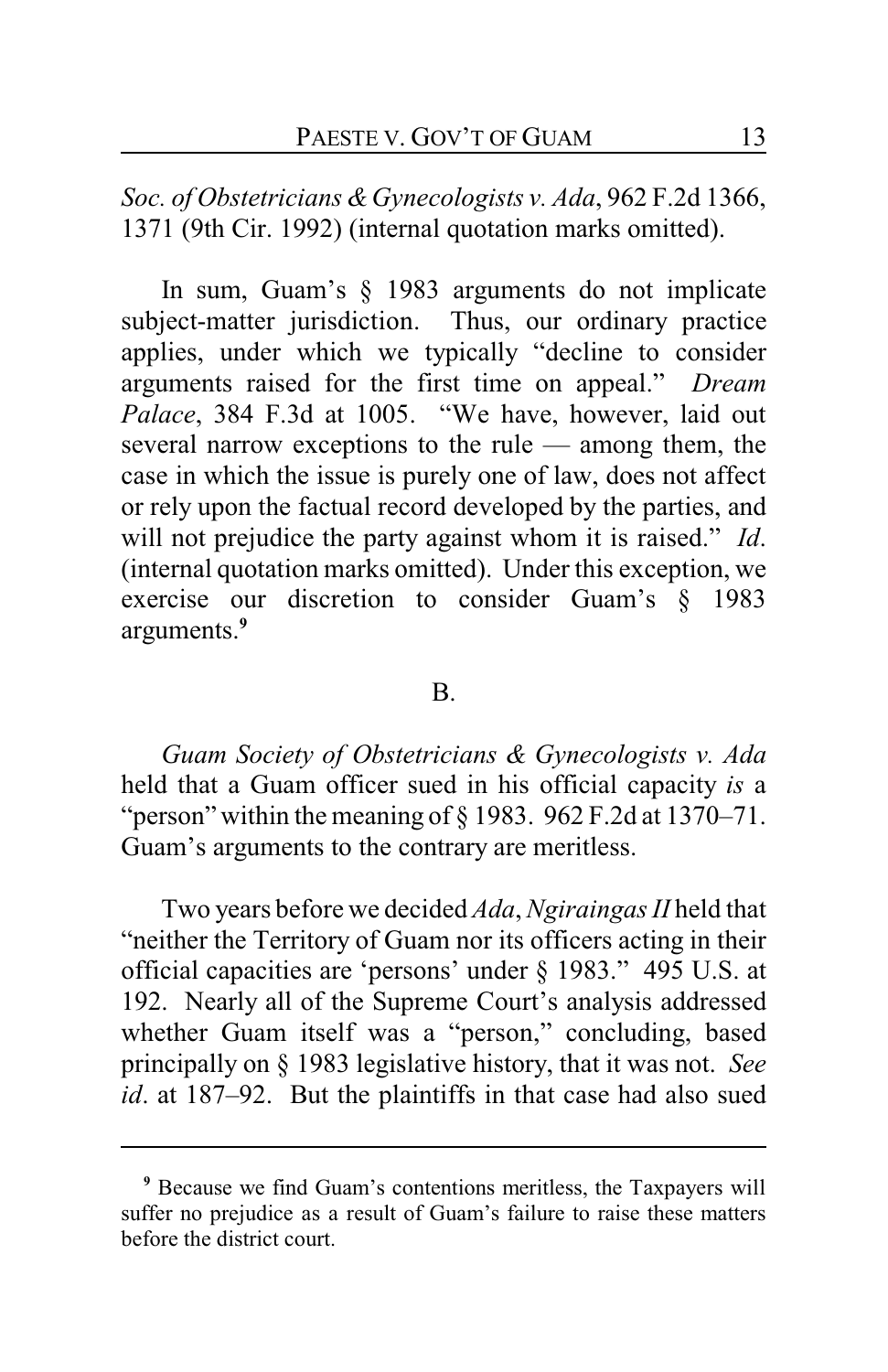several Guam officials in their official capacities *for damages*. *Id*. at 184. The Supreme Court noted the conclusions of the district court and this court that "because a judgment against those defendants in their official capacities would affect the public treasury, the real party in interest was the Government of Guam." *Id*. at 184–85. The Court's own analysis as to the officials was limited to the following: "Petitioners concede, and we agree, that if Guam is not a person, neither are its officers acting in their official capacity." *Id*. at 192 (citation omitted).

Two years later, *Ada* held that a Guam official "is a 'person' when sued in his official capacity for prospective relief." 962 F.2d at 1370. *Ada* binds us, and *Ngiraingas II*, an earlier-decided Supreme Court decision, offers no basis for us, as a three-judge panel, to reconsider *Ada*. *See Miller v. Gammie*, 335 F.3d 889, 900 (9th Cir. 2003) (en banc).

Even if we could revisit *Ada*, we would decide the issue in accord with that case. *Ada* acknowledged the general statement as to Guam officers in *Ngiraingas II*, but pointed out the established "distinction between suits against governmental officials for damages, such as *Ngiraingas*, and those for injunctive relief." *Id*. at 1371. As *Ada* noted, "state officers, when sued for damages in their official capacities, are," like states, "not 'persons' within the meaning of  $\lceil \xi \rceil$ 1983," because "a judgment against a state official in his or her official capacity runs against the state and its treasury." *Id.* (citing *Will v. Mich. Dep't of State Police*, 491 U.S. 58, 63–65 (1989); *Kentucky v. Graham*, 473 U.S. 159, 166 (1985)). But, as *Ada* explained, the "rule is entirely different" with regard to prospective relief, which does *not* run directly against the state's treasury; suits for such relief "are not treated as actions against the State." *Id*. (internal quotation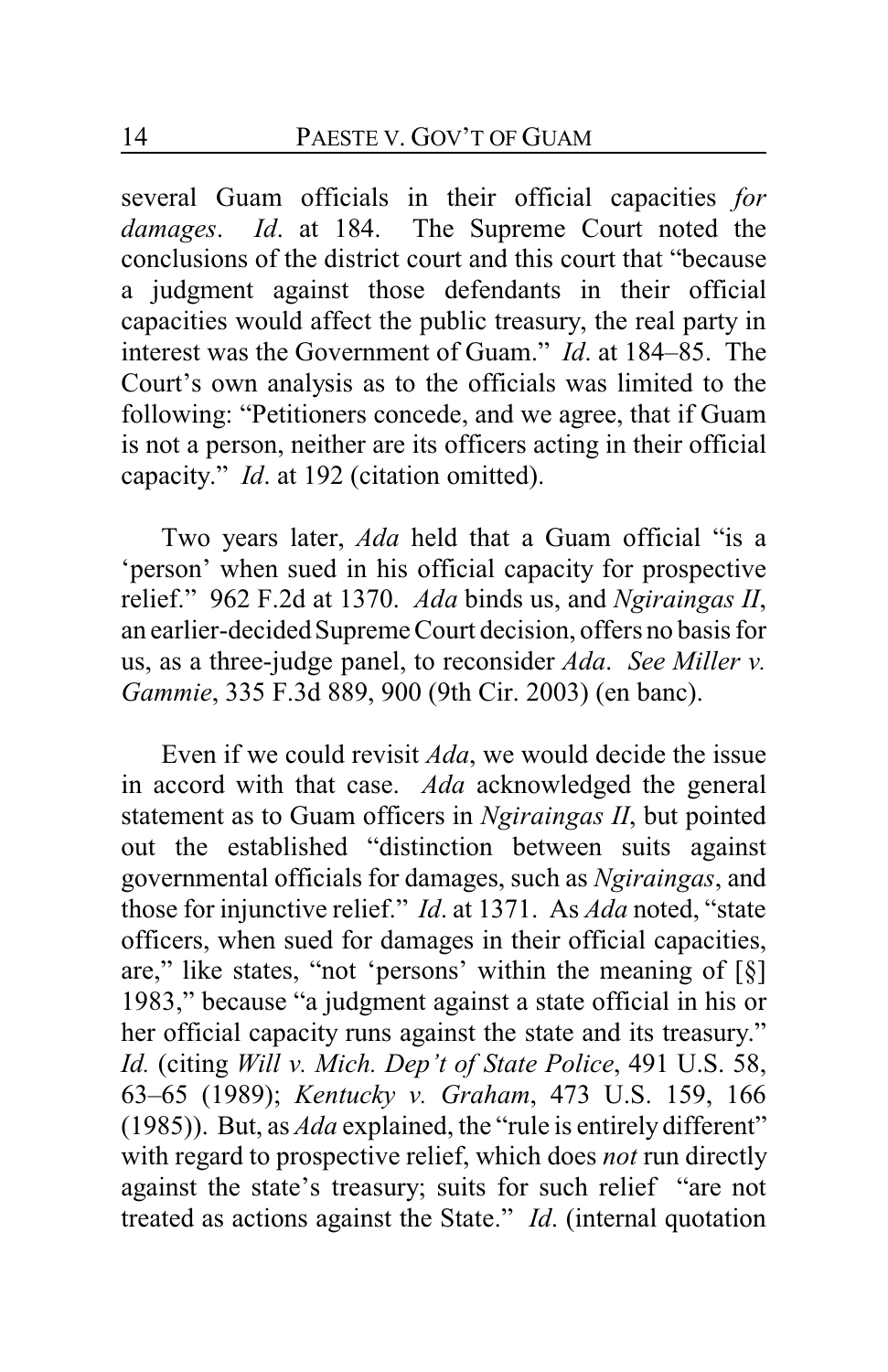marks omitted). The court concluded: "We can see no reason why the same distinction between injunctive and damages actions against officials should not apply to a territory." *Id*. **10**

There is, indeed, no reason why these established principles, applicable to states, should not apply to territories as well. *Accord McCauley v. Univ. of Virgin Islands*, 618 F.3d 232, 240–41 (3d Cir. 2010) (citing *Will*, 491 U.S. at 71 n.10; *Brow v. Farrelly*, 994 F.2d 1027, 1037 n.12 (3d Cir. 1993), *as amended* (May 26, 1993)); *see also Playboy Enter., Inc. v. Pub. Serv. Comm'n of Puerto Rico*, 906 F.2d 25, 31 n.8 (1st Cir. 1990) (concluding that *Ngiraingas II* did not foreclose § 1983 liability, in part because the plaintiffs sought only injunctive relief); *cf. Pistor*, 791 F.3d at 1112 (noting that *Graham*'s "same principles fully apply" in the context of Indian tribes). *Ngiraingas II* did not, it is true, expressly state that the prospective-relief exception applies to officialcapacity suits against territorial officers. But that silence indicates little; the Court did not address prospective relief at all, because the plaintiffs sought none. *See* 495 U.S. at 184. Particularly given the cursory treatment of the officialcapacity defendants in that case, and the plaintiffs' concession there that the same rule would apply to both Guam and the official-capacity defendants, we do not read *Ngiraingas II* to establish markedly different treatment of official-capacity suits as between states and territories.

**<sup>10</sup>** Guam's suggestion that *Ada* was wrong because the *Ex Parte Young* principle applies only to suits against state officers is baseless. *See Armstrong v. Exceptional Child Ctr., Inc.*, 135 S. Ct. 1378, 1384 (2015) (noting that "federal courts may in some circumstances grant injunctive relief" under the *Ex parte Young* principle "not only with respect to violations of federal law by state officials, but also with respect to violations of federal law by federal officials").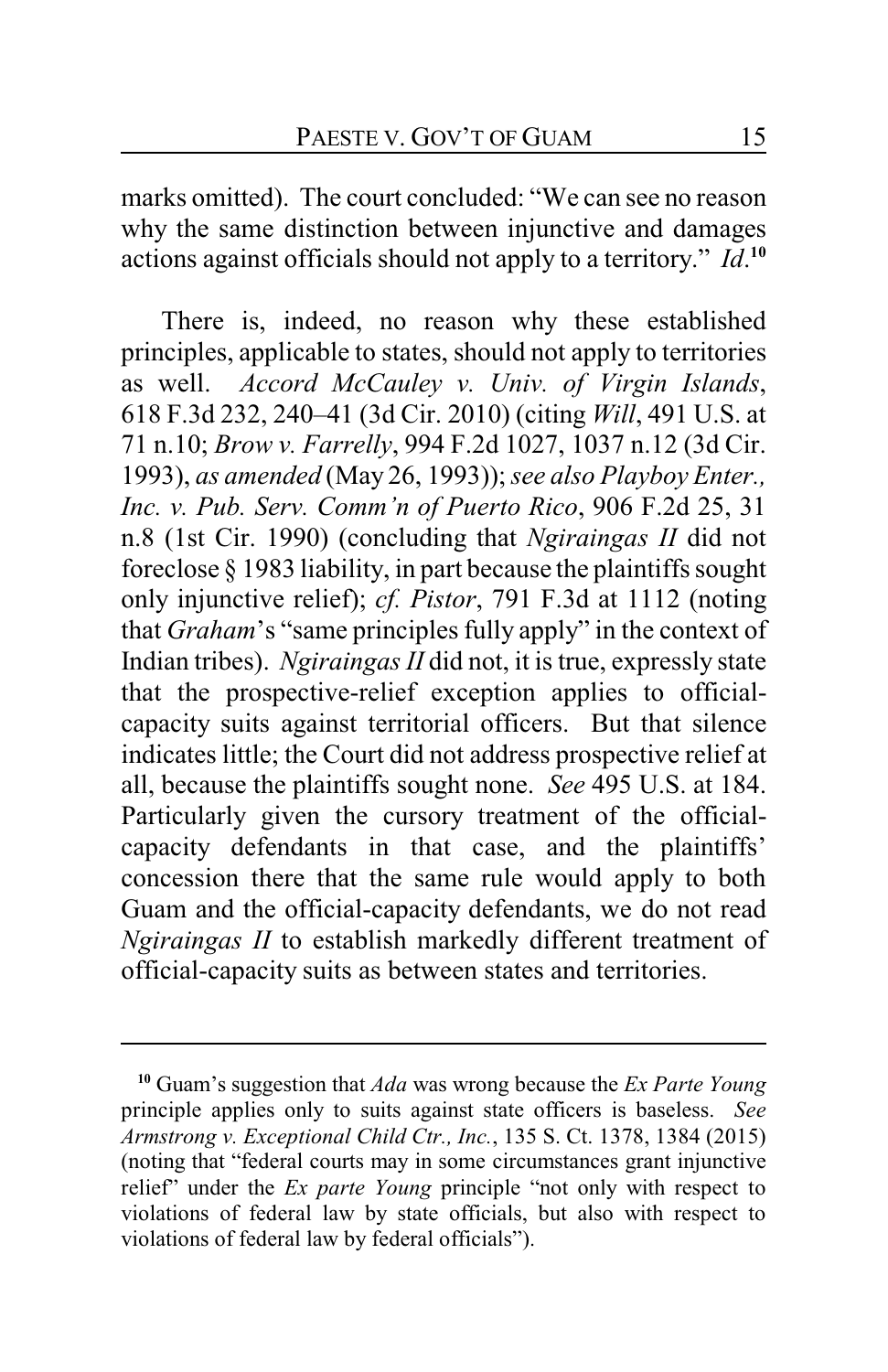Guam puts forward another theory as to why *Ada* is not binding — that it is inconsistent with *Ngiraingas v. Sanchez*, 858 F.2d 1368 (9th Cir. 1988) ("*Ngiraingas I*"), the case reviewed by the Supreme Court in *Ngiraingas II*. *Ngiraingas I* concluded that Guam "'is in essence an instrumentality of the federal government,' much like a federal department or administrative agency," and so "Guam, like the federal government, should not be held liable on the same terms as other entities." *Id*. at 1370–71 (citation omitted) (quoting *Sakamoto v. Duty Free Shoppers, Ltd.*, 764 F.2d 1285, 1286 (9th Cir. 1985)).**<sup>11</sup>** Thus, we held, Guam itself was not a "person" within the meaning of § 1983. *Id*. at 1372 (internal quotation marks omitted).

In reliance on *Ngiraingas I*, Guam now argues that its officers should be treated in the same way as federal officers for the purposes of § 1983. Section 1983 "provides no cause of action against federal agents acting under color of federal law." *Billings v. United States*, 57 F.3d 797, 801 (9th Cir. 1995). But *Ngiraingas I* is unhelpful to Guam for several reasons.

First, if there really were an irreconcilable conflict in our caselaw, "we could not simply pick one [case] to follow we would be required to call this case en banc." *United States v. Torre-Jimenez*, 771 F.3d 1163, 1167 (9th Cir. 2014) (citing *Atonio v. Wards Cove Packing Co.*, 810 F.2d 1477, 1478–79 (9th Cir. 1987) (en banc)); *see also United States v.*

**<sup>11</sup>** Guam also relies on *Sakamoto.* But the relevant portion of *Sakamoto* held only that Guam was entitled to immunity from antitrust law, did not involve § 1983 or the meaning of "person," and is not pertinent here outside of *Ngiraingas I*'s reliance upon it. 764 F.2d at 1286, 1288–89.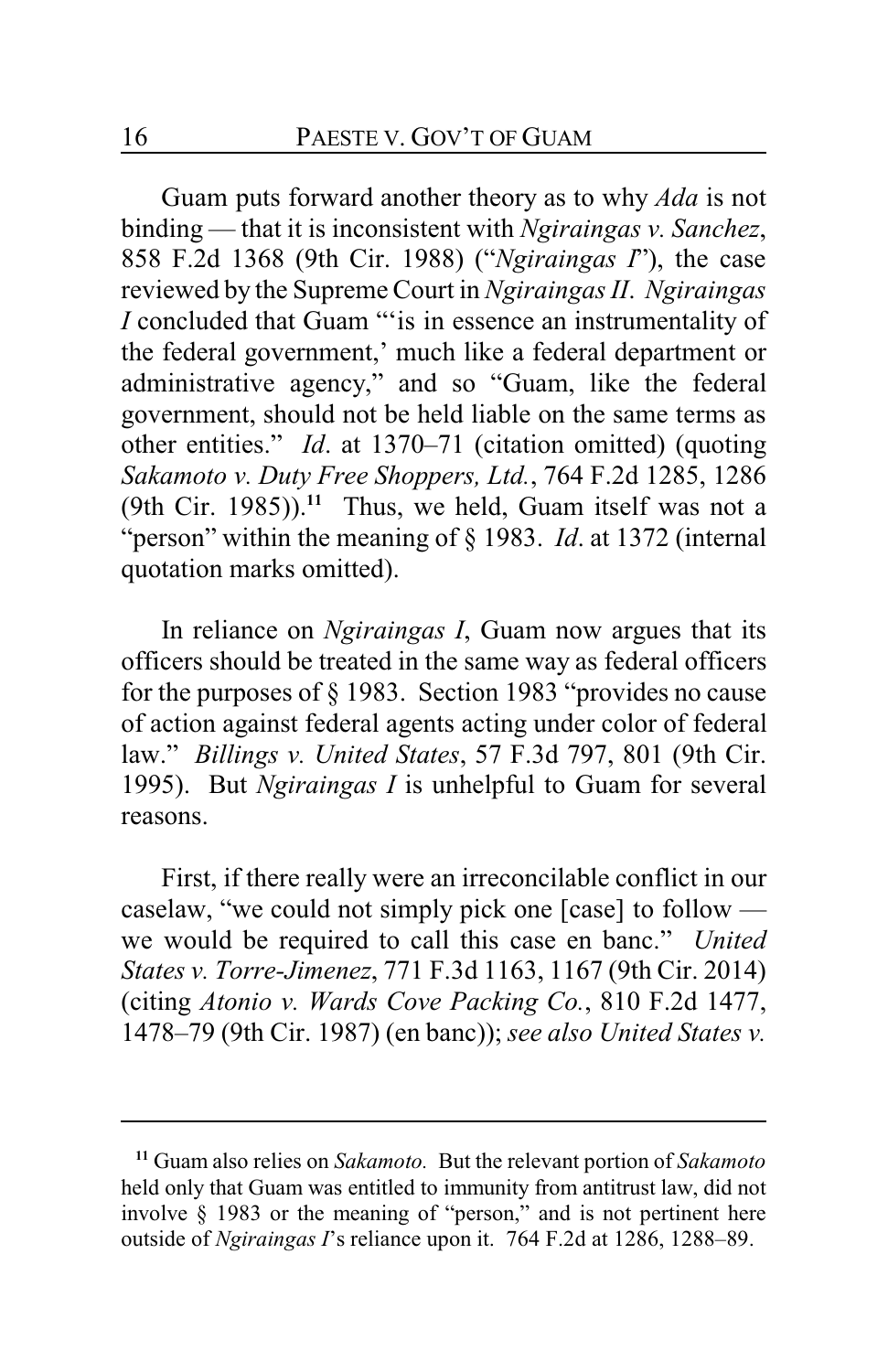*Washington*, 593 F.3d 790, 798 n.9 (9th Cir. 2010) (en banc).**<sup>12</sup>**

Second, the portion of *Ngiraingas I* on which Guam relies is almost surely no longer binding precedent. Although *Ngiraingas II* affirmed *Ngiraingas I*'s holding that Guam is not a "person" under § 1983, it did so on an entirely different rationale. *See Ngiraingas II*, 495 U.S. at 185, 187–92. The dissent in *Ngiraingas II* understood the majority opinion in *Ngiraingas II* as rejecting our "conclusion that Guam is outside the coverage of § 1983 because it is an instrumentality of the Federal Government," observing that our interpretation was "flatly inconsistent" with the statute's manifest intent that at least natural persons *could* be held liable for acts under color of territorial law. 495 U.S. at 204 n.10 (Brennan, J., dissenting); *see also Ada*, 962 F.2d at 1371.

Finally, there is a third reason that the argument based on *Ngiraingas I* does not avail Guam. *Ngiraingas I*'s analysis of official-capacity suits is not inconsistent with *Ada*. The portion of *Ngiraingas I* on which Guam relies is its analysis as to whether *Guam* was a "person," not as to whether its officials were. As to the officials sued in that case, we relied,

**<sup>12</sup>** Guam suggests that, if there were an irreconcilable conflict, the proper course would be to follow the earlier-decided case, relying on *United States v. Rodriguez-Lara*, 421 F.3d 932, 943 (9thCir. 2005), *overruled on other grounds by United States v. Hernandez-Estrada*, 749 F.3d 1154 (9th Cir. 2014). Not so. *Rodriguez-Lara* did approvingly cite *H & D Tire & Automotive-Hardware, Inc. v. Pitney Bowes Inc.*, 227 F.3d 326, 330 (5th Cir. 2000), which noted that "[w]hen panel opinions appear to conflict," panels of the Fifth Circuit follow "the earlier opinion." But we do not follow the Fifth Circuit's rule, and we do not understand *Rodriguez-Lara* to have jettisoned the rule established by our en banc court in *Wards Cove* with a "*see also*" citation.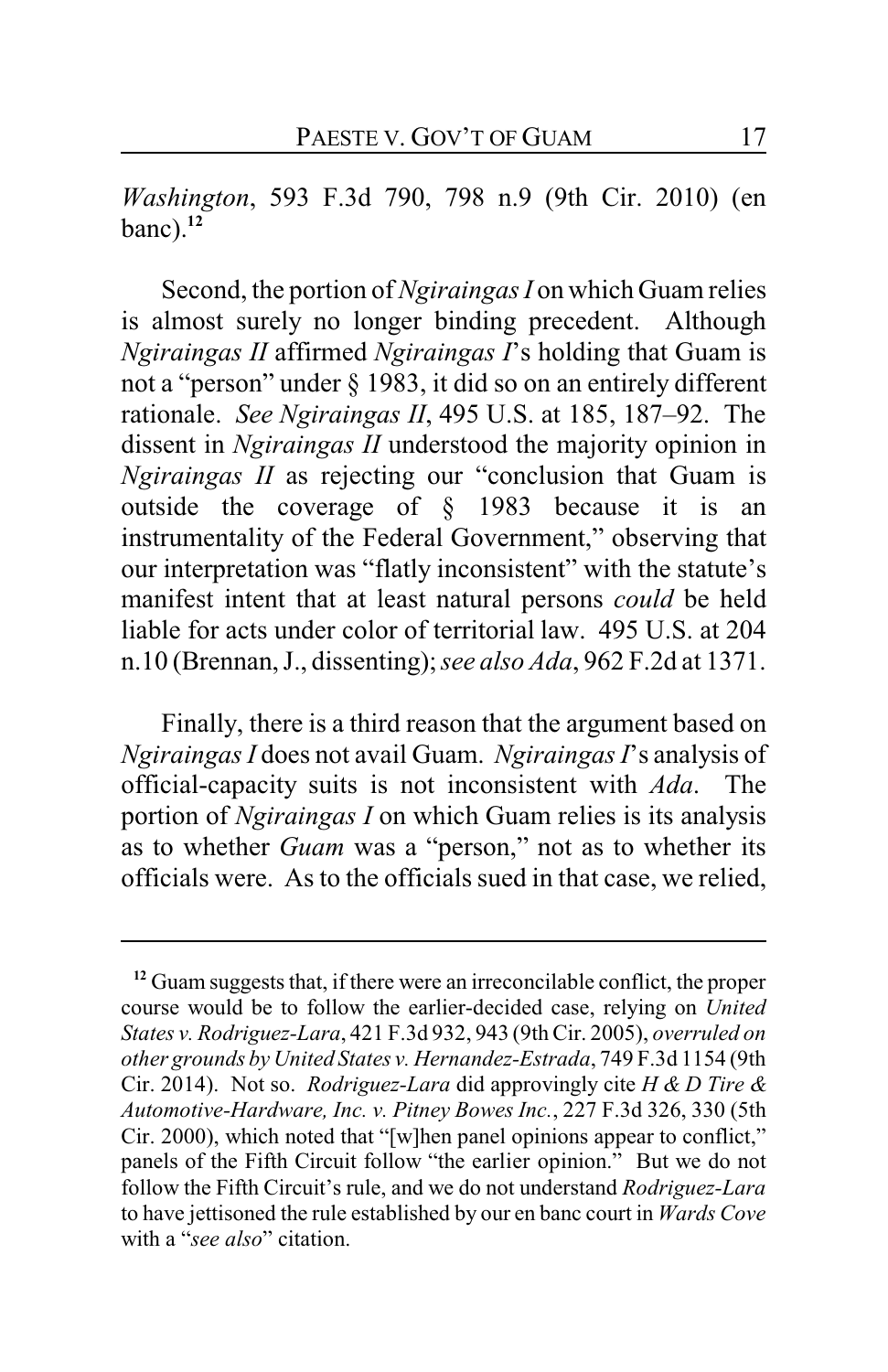as the Supreme Court noted, *Ngiraingas II*, 495 U.S. at 185, on the established doctrine that "a suit where the relief sought would affect the public treasury and public administration[] is deemed to be a suit against the government itself" in holding that "the individual defendants acting in their official capacities [were] not amenable to suit under section 1983," *Ngiraingas I*, 858 F.2d at 1372. In other words, *Ngiraingas I*'s holding as to the official-capacity defendants was explicitly predicated on the fact that the suit was one seeking damages. *Ada* recognized the rule precluding suits for damages against officials in their official capacities, but also recognized the established, contrary principle applicable to suits seeking prospective relief. 962 F.2d at 1371.

In sum, the official-capacity defendants in this case are "persons" within the meaning of § 1983 for purposes of prospective relief.

### C.

Guam next argues that none of the conduct at issue in this case was undertaken under color of territorial law. The Organic Act, which established Guam's territorial income tax, is, indeed, a federal statute passed by Congress and signed by the President. *See* 48 U.S.C. § 1421i. Section 1421i establishes, with some exceptions not important in this case, a Guam tax code "mirroring the provisions of the federal" Internal Revenue Code, another federal statute, and delegates enforcement and collection authority to Guam officials. *Bank of Am., Nat. Trust & Sav. Ass'n v. Chaco*, 539 F.2d 1226, 1227-28 (9th Cir. 1976) (per curiam); *see also Gumataotao*, 236 F.3d at 1079–81; *Sayre & Co. v. Riddell*, 395 F.2d 407, 410 (9th Cir. 1968) (en banc). How, Guam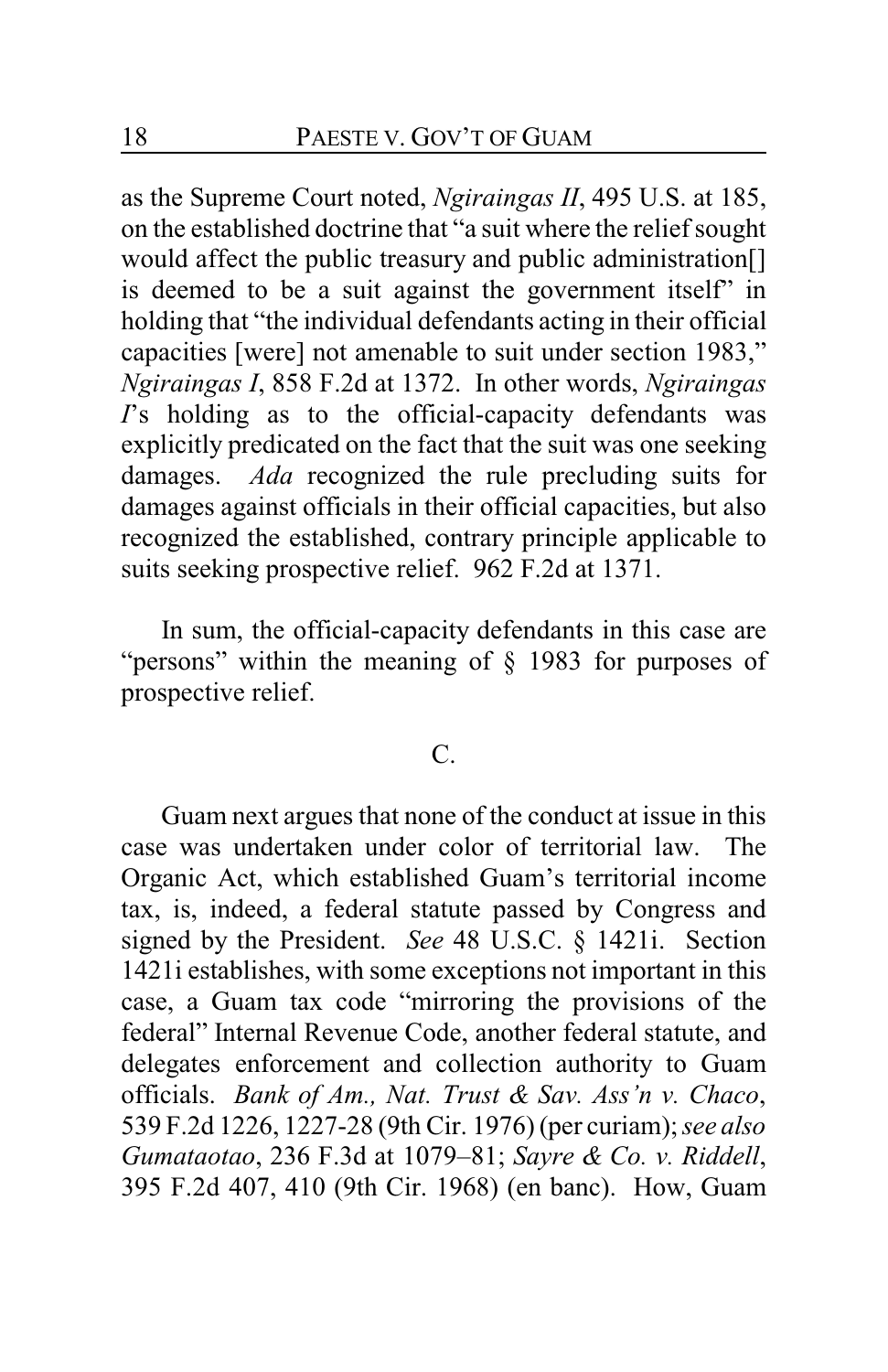asks, could the implementation of two federal statutes constitute action under color of *territorial* law?

At the outset, we note some confusion regarding the extent to which the Taxpayers rely on § 1983. In its briefing, Guam asserted that both the claims in this case were brought under § 1983; the oral argument suggested confusion on this score. The complaint is quite clear, however, that only the equal protection claim is asserted under § 1983, and the district court was even clearer: "Plaintiffs' first cause of action . . . is for violation of the Organic Act of Guam, 48 U.S.C. § 1421i," while "Plaintiffs' second cause of action . . . is under 42 U.S.C. § 1983 for violation of the Equal Protection Clause." The district court was right — only the equal protection claim was asserted under § 1983.

This clarification goes a long way towards answering Guam's argument. The equal protection claim brought under § 1983 is that Guam officials established an expedited refund process that was so standardless and arbitrary that it violated principles of equal protection. That process was not established by Congress and signed by the President; it is not mentioned in the Organic Act or the Internal Revenue Code. It was created and administered entirely by Guam officials. Those officials used the power vested in them by virtue of their position as territorial officers to authorize or refuse refunds of tax overpayments collected by Guam, held by Guam, and obliged to be refunded by Guam. No officer or agency of the federal government was involved at any point.

Moreover, even if implementation of a federal law (other than the Constitution) did in some sense underlay the § 1983 claim, that circumstance would not alter our conclusion that the defendants acted under color of territorial law. "The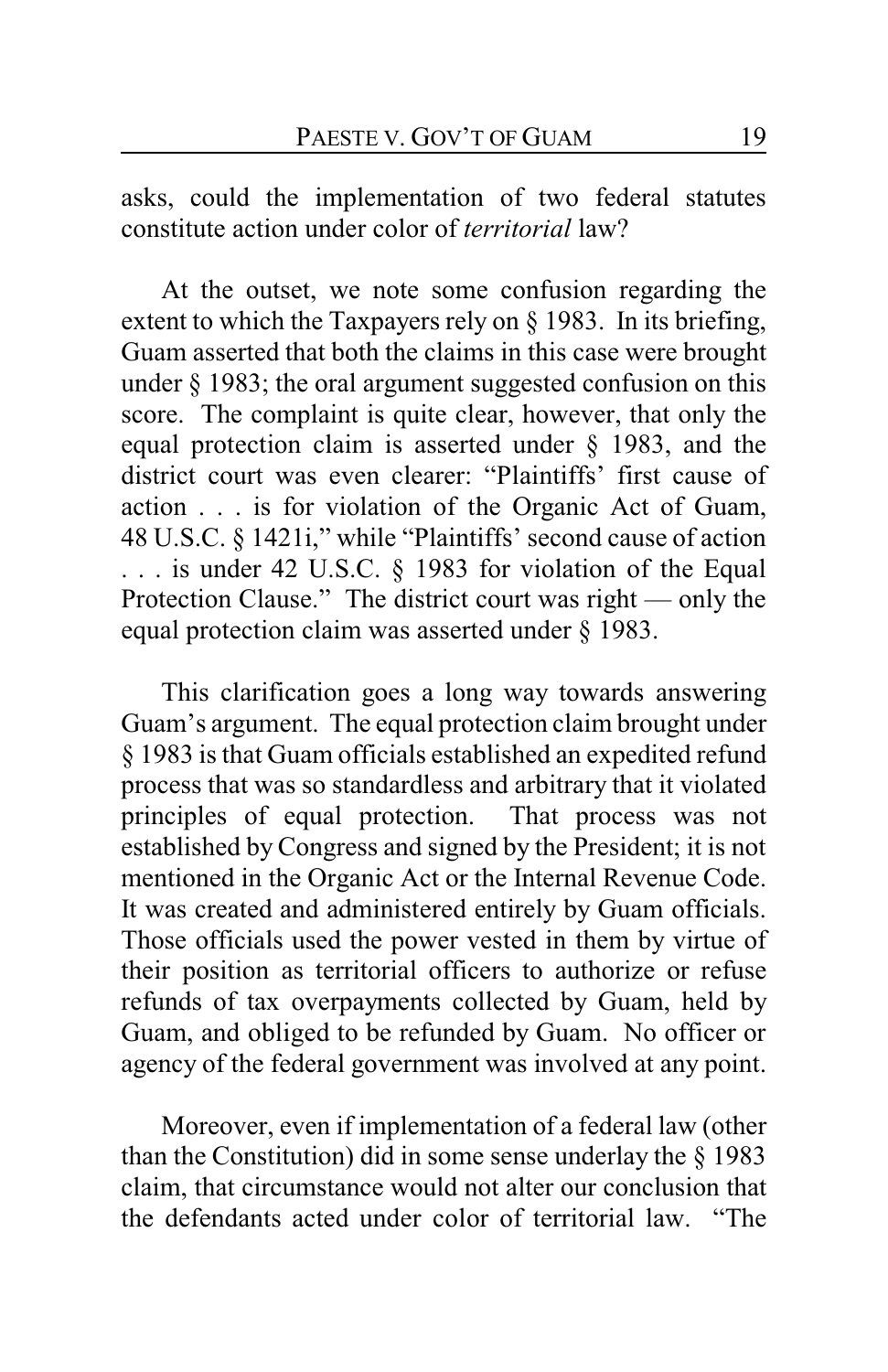traditional definition of acting under color of state law requires that the defendant in a § 1983 action have exercised power 'possessed by virtue of state law and made possible only because the wrongdoer is clothed with the authority of state law.'" *West v. Atkins*, 487 U.S. 42, 49 (1988) (quoting *United States v. Classic*, 313 U.S. 299, 326 (1941)). "Thus, generally, a public employee acts under color of state law while acting in his official capacity or while exercising his responsibilities pursuant to state law." *Id*. at 50; *see also Naffe v. Frey*, 789 F.3d 1030, 1036 (9th Cir. 2015).

We recognize that suits against territorial officers are importantly different from those against state officers. Because territories are organized under federal law, *see* U.S. Const. art. IV, § 3, cl. 2, the actions of territorial officers are always, in *some* sense, under color of federal law. But that cannot be, and is not, the sense in which that term is used in § 1983. Section 1983 does not generally authorize challenges to actions taken under color of federal law, but it does, expressly, contemplate suits for violations of federal rights under color of territorial law. *See District of Columbia v. Carter*, 409 U.S. 418, 424-25 (1973) (noting that, "*with the exception of the Territories*, actions of the Federal Government and its officers are at least facially exempt from [§ 1983's] proscriptions" (emphasis added)) (footnote omitted); *Ada*, 962 F.2d at 1371. So the same general principles apply to the interpretation of "under color" in cases involving territorial officers as apply in cases involving state officers. Otherwise, the inclusion of "Territory" in § 1983 would be rendered largely nugatory.

All of the § 1983 defendants in this case were *territorial* officers, accused of administering the expedited refund program while acting in their official capacities, or, in other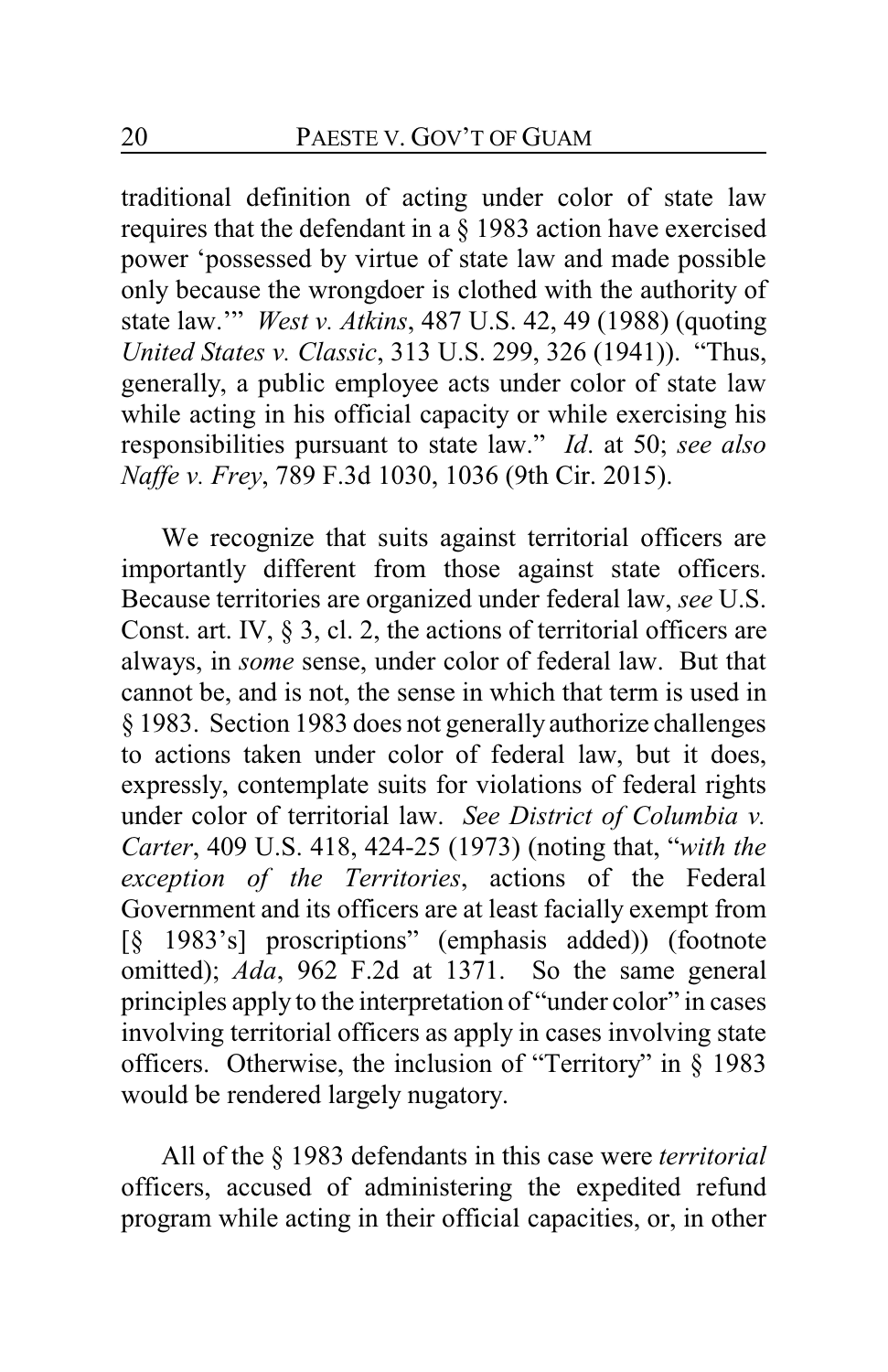words, using "power possessed by virtue of [territorial] law and made possible only because [they were] clothed with the authority of [territorial] law." *West*, 487 U.S. at 49 (internal quotation marks omitted).**<sup>13</sup>** For that reason, *Williams v. United States*, 396 F.3d 412 (D.C. Cir. 2005), on which Guam relies, undercuts its argument. *Williams* held that the defendant's conduct was not undertaken under color of District of Columbia law, even though he had arrested the plaintiff for a violation of District of Columbia law, because he was "a federal official, not a D.C. official" and "the District of Columbia had no authority over him and thus did not exercise coercive power through him." *Id*. at 415 (internal quotation marks and alteration omitted). In other words, while the officer applied and effectuated District of Columbia law, he was still, as a federal official, acting under color of federal law. Here, the opposite is the case. The defendants are, and acted as, Guam officers, not officers of the federal government, and so, even if theywere effectuating federal law, they were acting under color of territorial law.

Guam argues otherwise, maintaining that the particular contours of Congress's delegation to Guam officials of authority to administer Guam's income tax, *see Chaco*, 539 F.2d at 1227, indicates that the defendants were in reality acting under color of federal law. We see no basis for establishing a special carve-out limited to the relationship between Congress and Guam officials established by the tax provisions at issue here. Our caselaw indicates that these

**<sup>13</sup>** While this case, unlike *Ada*, does not challenge the enforcement of a territorial statute, *see* 962 F.2d at 1368, § 1983 refers as well to an "ordinance, regulation, custom, or usage," thereby expressing a conception of action under color of territorial (or state) law broader than one limited only to statutes. 42 U.S.C. § 1983.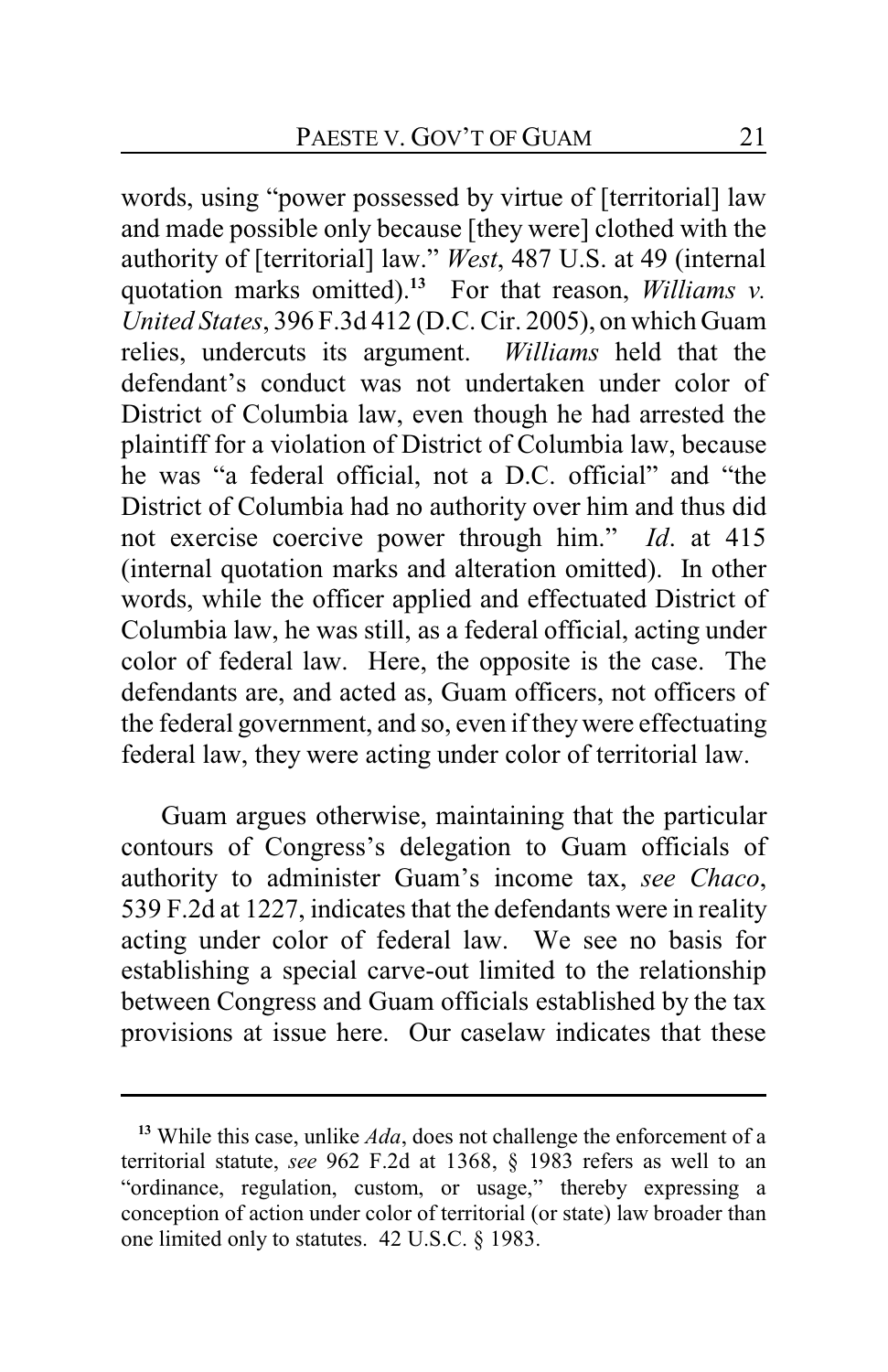defendants would be properly sued under § 1983 even if the actions they took as territorial officers were *required* by federal law.

In *Tongol v. Usery*, 601 F.2d 1091 (9th Cir. 1979), a class of plaintiffs sued the federal Secretary of Labor and three California state defendants, seeking to invalidate a regulation promulgated by the Secretary that required state officials to recover overpayments of unemployment benefits despite state laws permitting waiver of such recoupment. *Id*. at 1094. The district court invalidated the regulation, and we affirmed. *Id*. at 1095–96. The district court held, however, that attorney's fees were not available under 42 U.S.C. § 1988 for the plaintiffs' claim under § 1983, because the suit attacked a federal regulation, and the state, through the official-capacity defendants, was "simply implementing the federal regulations as it was obliged to do." *Id*. at 1096–97 (internal quotation marks omitted). We disagreed.

The "under color" requirement of  $\S$  1983, we held in *Tongol*, was satisfied even though the regulation implemented was federal. "[T]he relevant inquiry focuses not on whose law is being implemented, but rather on whether the authority of the state was exerted in enforcing the law." *Id*. at 1097. "The state officials who sought to recover these . . . overpayments were empowered to act only by virtue of their authority under state law," and so "were acting 'under color of state law' within the meaning of section 1983." *Id.*

Similarly here, even if the territorial officials had been obliged by federal law to institute the arbitrary expedited refund process — which they most certainly were not — they were empowered to act only in their capacities as territorial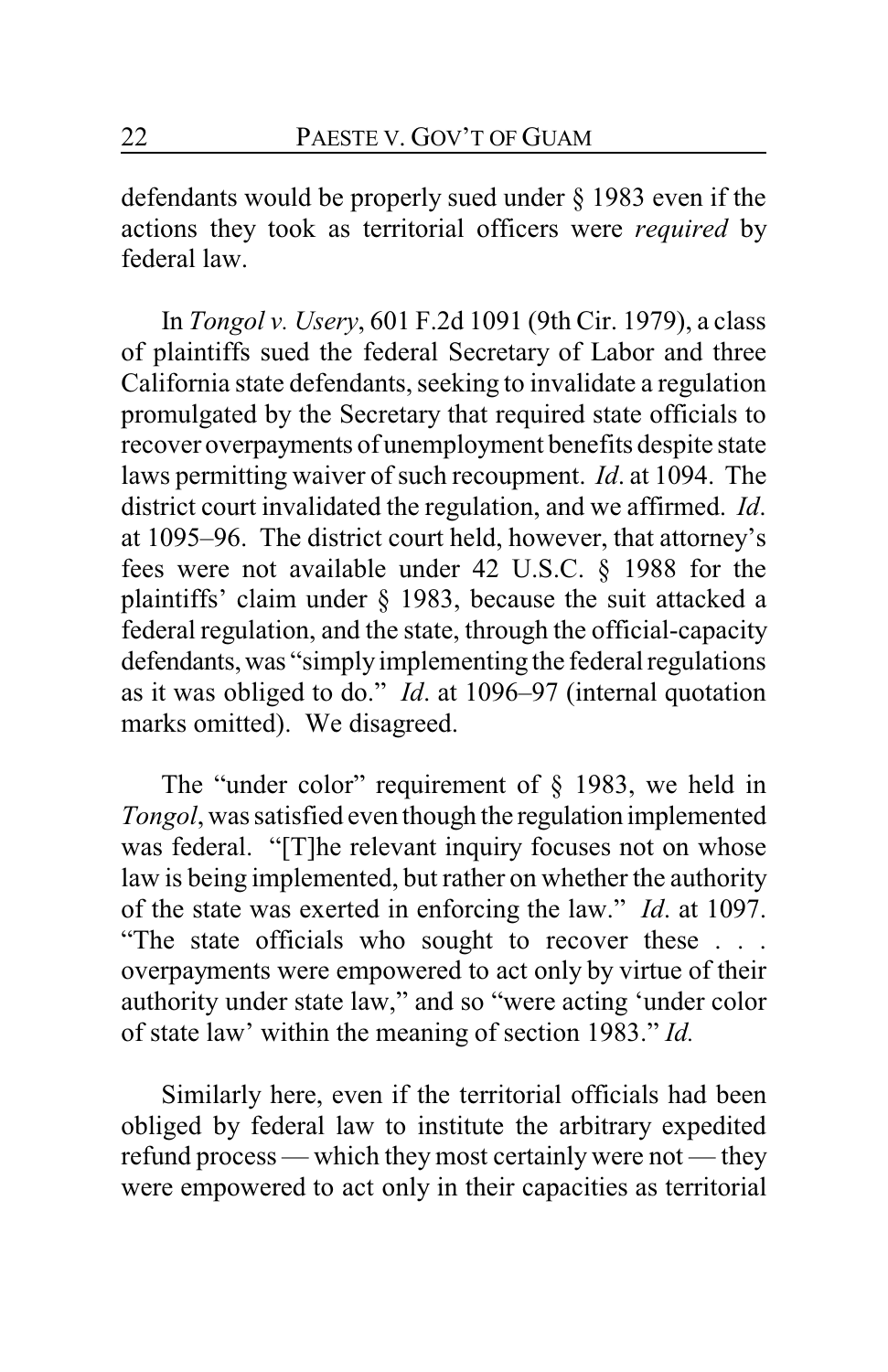officers. Thus, they were acting under territorial law within the meaning of  $\S$  1983.<sup>14</sup>

#### III.

We arrive, finally, at Guam's only challenge to the district court's merits decisions.**<sup>15</sup>** Guam challenges one particular provision of the district court's permanent injunction, the requirement that Guam pay refunds within six months once Guam determines that the requests are valid and not subject to investigation or audit. According to Guam, that requirement is grounded in a legal error. We review the district court's legal conclusions underlying the injunction de novo and the scope of the injunction for abuse of discretion. *Armstrong v. Brown*, 768 F.3d 975, 979 (9th Cir. 2014).

The district court stated in its conclusions of law that "the provisions of the Internal Revenue Code applicable on Guam generally require Defendants to pay refunds to taxpayers no later than six months after the filing date of the corresponding claims for refund," a legal conclusion Guam contends is

**<sup>15</sup>** Guam has raised no substantive challenge to the district court's holding that Guam violated equal protection, nor to its holding that Guam violated the Organic Act by failing to "set[] aside revenues as needed to refund overpayments and pay[] the refunds owed to Guam taxpayers."

<sup>&</sup>lt;sup>14</sup> Nor do we think, as Guam suggests, that our decision today undercuts our cases interpreting and applying the tax provisions of the Organic Act. We are not interpreting those provisions, but simply applying the settled meaning of § 1983. Furthermore, to the extent that, as Guam contends, territorial residents may have greater access to attorney's fees under § 1988 than those who challenge similar tax practices by the federal government, that is a product of Congress's choice to include those acting under color of territorial law, but not those otherwise acting under color of federal law, within the scope of § 1983.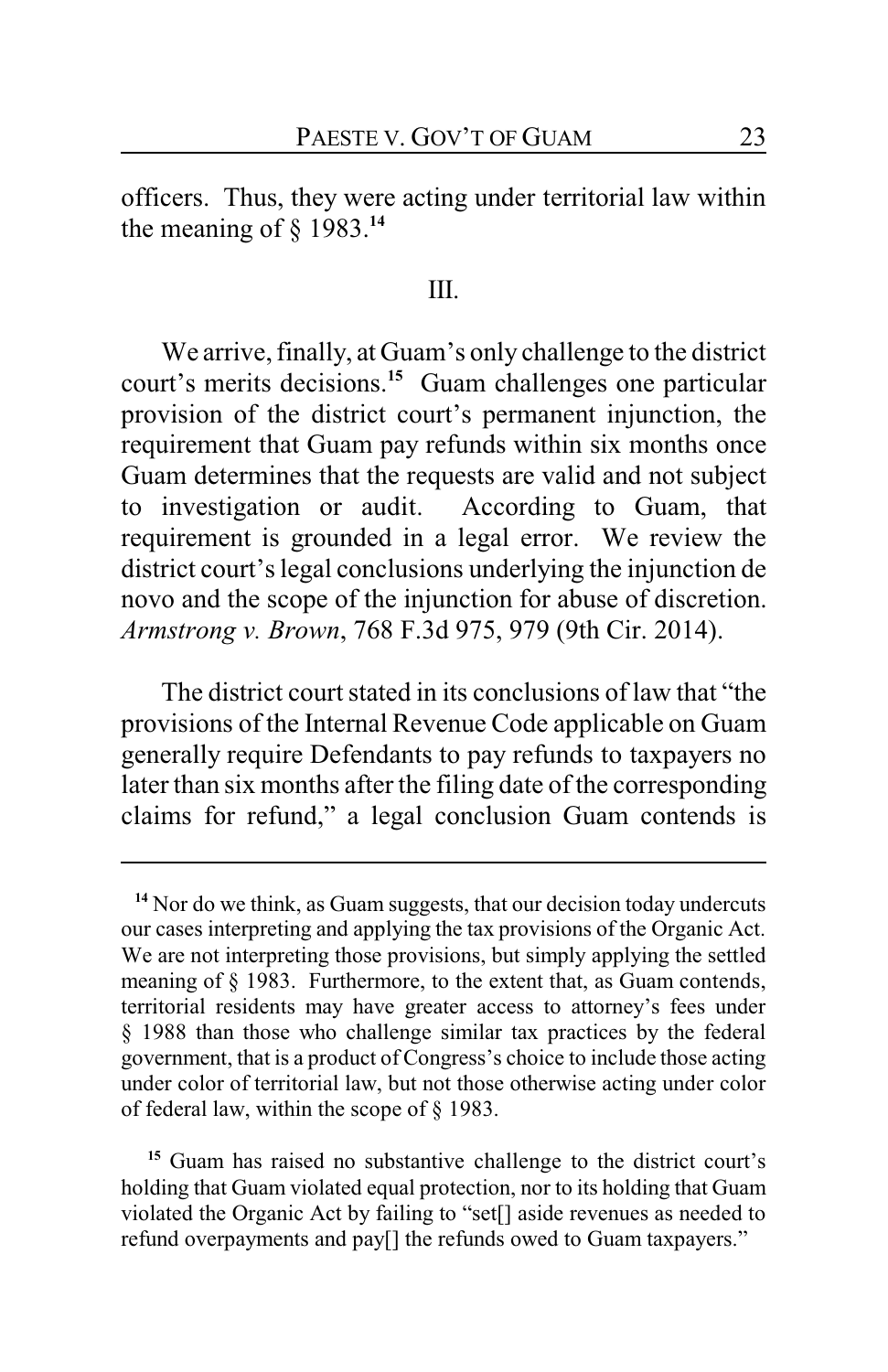wrong. In support of the six-month deadline in the injunction, the district court provided the following analysis: "Under the Internal Revenue Code, a taxpayer can sue to recover his or her refund six months after its filing date, 26 U.S.C.  $\S 6532(a)(1)$ , signifying that a taxpayer's right to a refund vests at that time, unless there is an offset, audit, or some other administrative reason that justifies continued withholding of the payment."

Section 6532(a)(1) provides, in relevant part:

No suit or proceeding under [26 U.S.C. §] 7422(a) for the recovery of any internal revenue tax, penalty, or other sum, shall be begun before the expiration of 6 months from the date of filing the claim required under such section unless the Secretary renders a decision thereon within that time

26 U.S.C. § 6532(a)(1). As Guam points out, § 6532(a)(1) is, on its face, a limitation, prohibiting suits until six months have elapsed; it does not state directly when the IRS must provide refunds within that period. The district court recognized as much. Guam challenges the six-month provision of the injunction as impermissibly based on an interpretation of  $\S$  6532(a)(1) as something more than a requirement that a request for a refund pend for the requisite period before a suit seeking a tax refund can be filed in court.

We need not decide whether the district court's statements, if so understood, would constitute legal error. Our question here is solely whether the district court's inclusion in the injunction of a six-month deadline for paying refunds was an abuse of its discretion. To decide that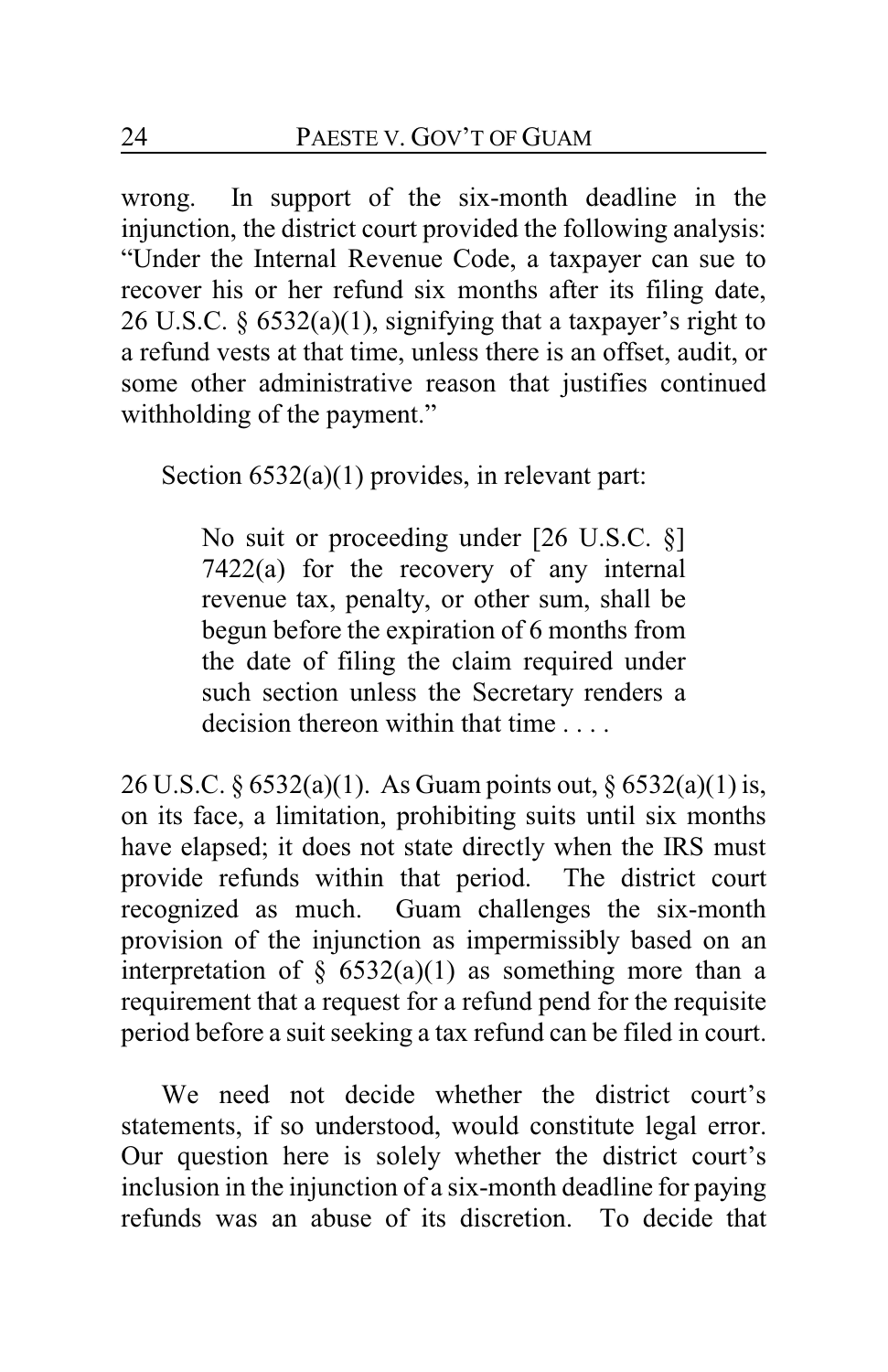question, we consider that provision in the context of the totality of the district court's articulated concerns, as expressed during the summary judgment hearing.

In discussing the Organic Act claim at the hearing, the Taxpayers suggested that an injunction should require Guam to pay refunds "in a timely manner" and "in an ordinary course." The court expressed concern that an injunction including a vague limitation "to the effect [of] 'a reasonable time period' or 'in due course,'" would "just bring another lawsuit because there's no guidance being given as to a time frame for" disbursing refunds. The Taxpayers agreed that was a "fair point" and suggested that "it's fairly evident from the Internal Revenue Code[,] which allows a taxpayer to file a lawsuit to [sic] their refund after six months, that the corollary to that is that once six months has passed, they have a right to their refunds" and "[s]o if the Court is interested in setting a time period, that would certainly be one which makes sense to us."

This colloquy indicates that the district court included the six-month pendency period of  $\S$  6532(a)(1) only as a benchmark for a reasonable time limitation, and included that time period in the injunction to give sufficient specificity for enforcement purposes. Understood in this light, the sixmonth provision of the district court's injunction was wellsupported. Section  $6532(a)(1)$  is certainly indicative of Congress's expectation that six months is a sufficient period for administrative processing of a valid claim for a tax refund. And a reasonable time limitation was amply justified by Guam's chronic failure to pay refunds, sometimes for years, and the court's concern that an indefinite injunction would only spark new litigation. Such a limitation was well within the court's broad discretion in fashioning relief. *See State of*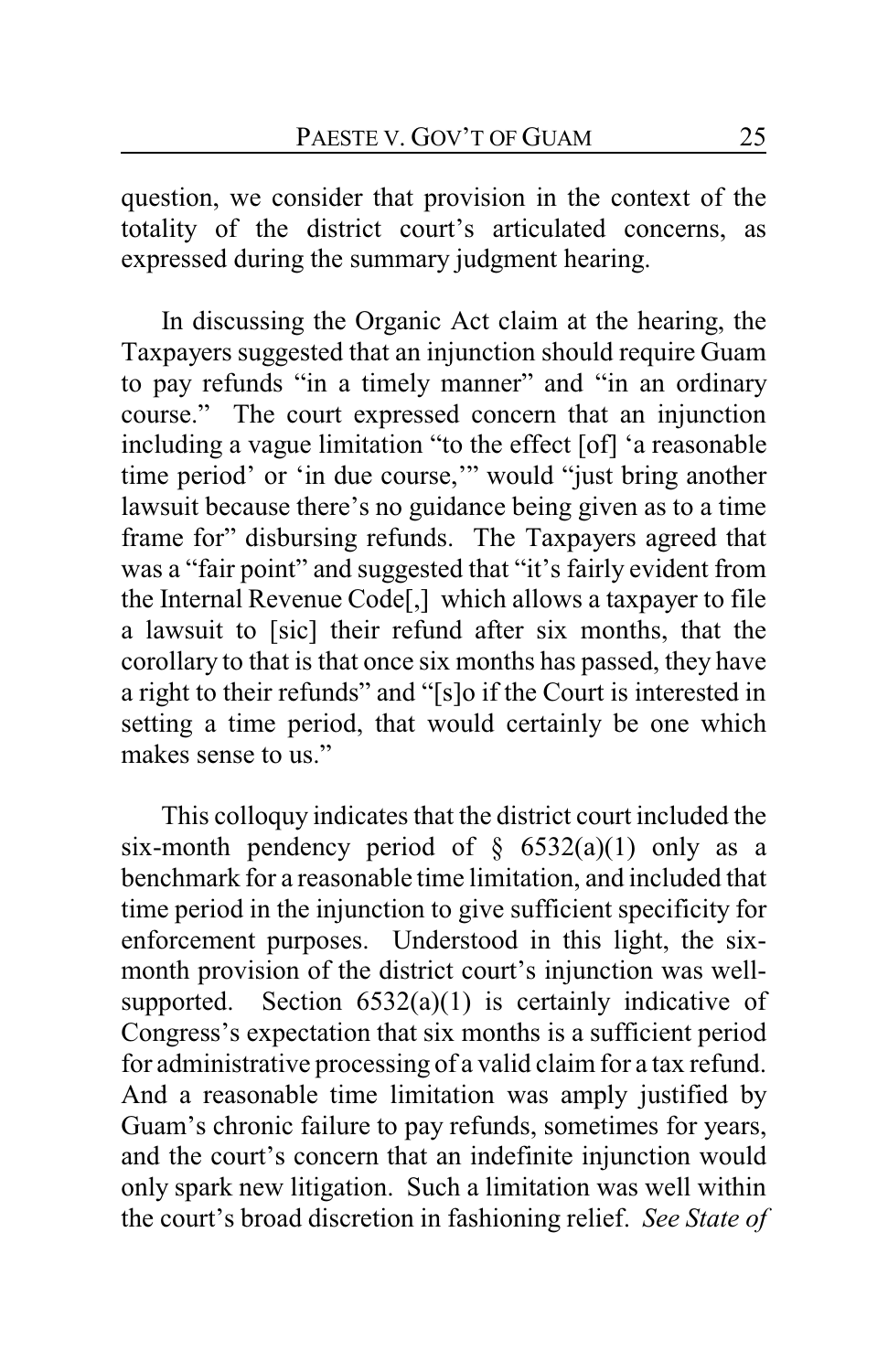*Cal. Dep't of Soc. Servs. v. Thompson*, 321 F.3d 835, 857 (9th Cir. 2003).

Guam contends that, even apart from the purported legal error, the six-month period was simply too short, and unjustifiably tied Guam's hands in administering its budget. More broadly, Guam suggests that, under the Internal Revenue Code and the Organic Act, it has the power to defer refund payments for its own budgetary purposes for as long as it pleases, so long as it eventually pays the overpayment back with interest. *See* 26 U.S.C. § 6611.

We thoroughly disagree. These tax overpayments were never Guam's to begin with, and it has no legal claim to them. *See Weber v. C.I.R.*, 138 T.C. 348, 356 (2012) ("[T]he IRS 'shall' refund any overpayment not otherwise credited . . . .") (quoting 26 U.S.C. § 6402(a)); *Estate of Michael ex rel. Michael v. Lullo*, 173 F.3d 503, 509 (4th Cir. 1999) ("If a tax payment is an 'overpayment,' the IRS must refund it.") (quoting 26 U.S.C. § 6402(a)).**<sup>16</sup>** If anything, allowing Guam six months to honor refund requests it has determined to be valid and not subject to audit or investigation is more solicitous than necessaryto Guam's concerns. We discern no abuse of discretion in the district court's six-month limitation, and affirm the district court's injunction in full.

### IV.

We acknowledge that many governments struggle to balance their budgets, particularly in times of economic uncertainty and increasing fiscal demands. But, as the district

<sup>&</sup>lt;sup>16</sup> We express no view as to extraordinary circumstances, such as war or natural disaster, that might justify delay in refunding tax overpayments.